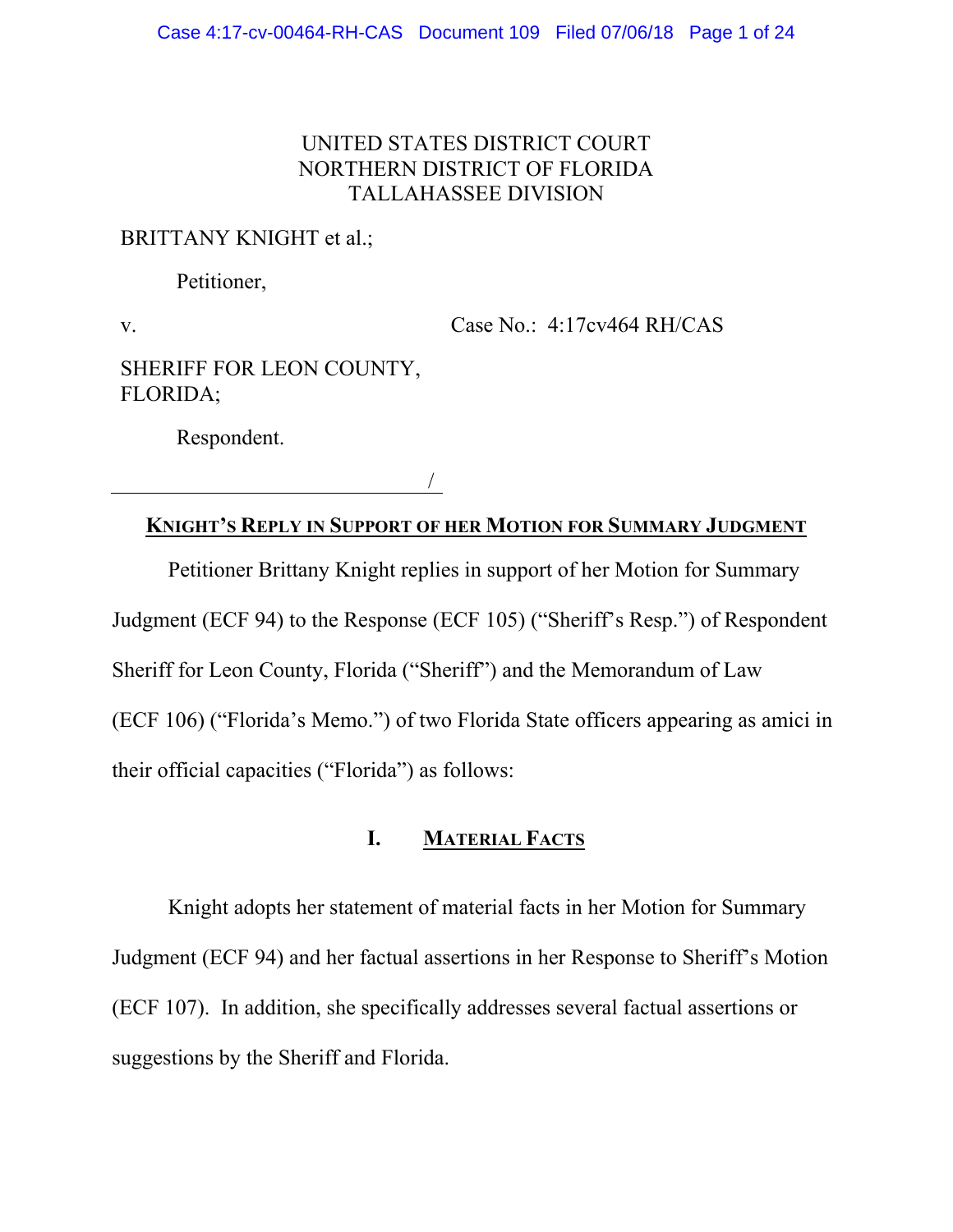No dispute of material fact prevents this Court from entering summary judgment in Knight's favor.

## **1. Sheriff's concessions**

-

The Sheriff concedes numerous substantive facts, while disputing only minor facets:

[1.1] Although the Sheriff contends *some* inmates may chose to remain detained, *see* Sheriff's Interrog. Ans. (ECF 93-13), No. 24, he concedes this is not "a significant number." Sheriff's Resp. (ECF 105), at 12. Thus, the parties agree that the vast majority of those who are eligible for pretrial release upon satisfaction of a monetary bail would choose to post it and be released, but do not because they cannot afford it. Knight's Mot. for Summ. J. (ECF 94) at 4, n.4.

[1.2] The Sheriff concedes that *at times* prosecutors intentionally use an unaffordable bail to detain pretrial inmates who "pose[] a risk to the community."1 Sheriff's Resp., at 13. He simply argues this does not *always* happen, *id*., in part because often the state court sua sponte detains those of whom the government is "most scared," Cuzzort Dep. (ECF 93-5), 29:21–30:25, 48:8-15. Likewise, he

<sup>&</sup>lt;sup>1</sup> Knight calls them "unmanageable," Knight's Mot. for Summ. J. (ECF 94), at 5, because presumably the threats they pose cannot be managed outside the jail.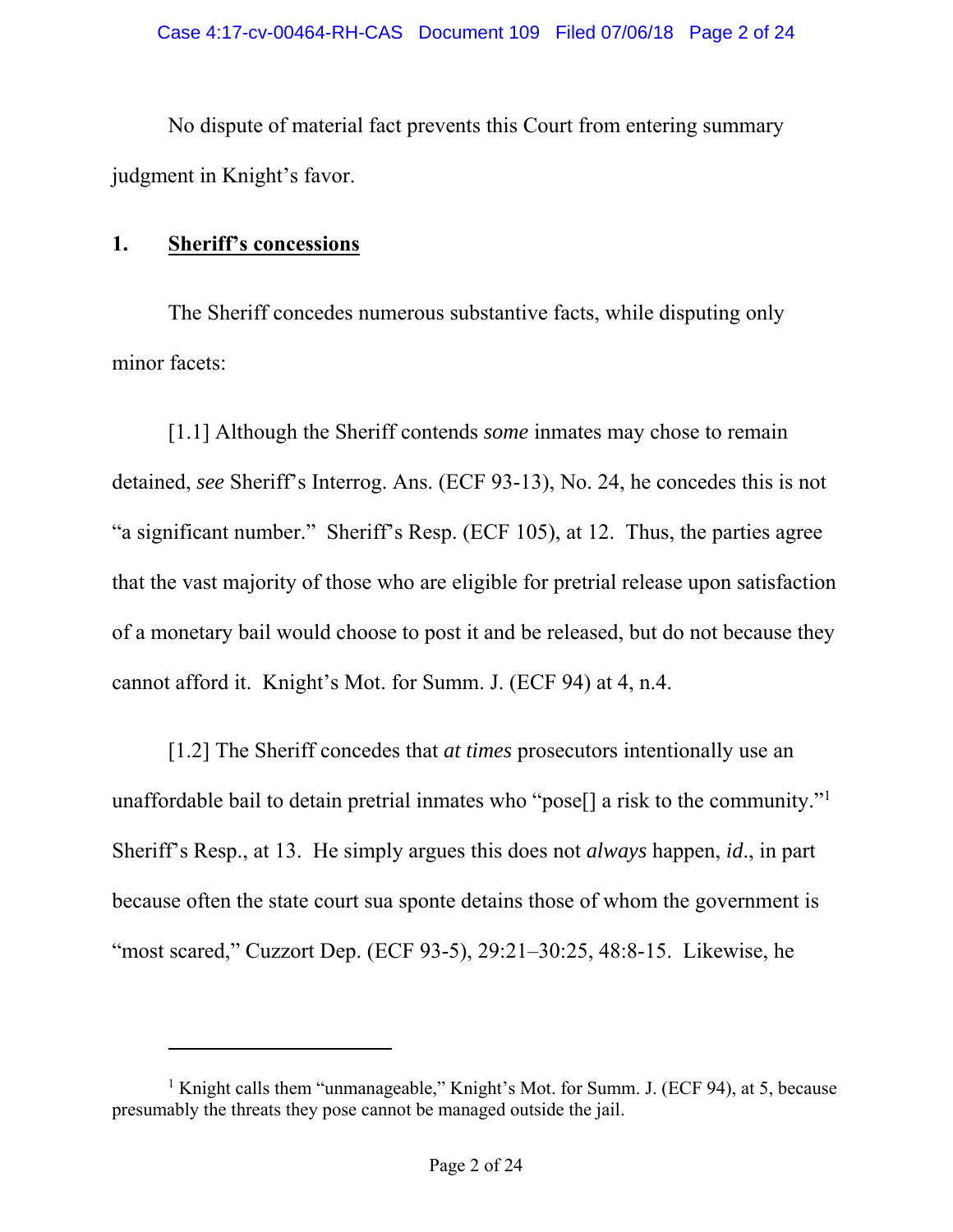#### Case 4:17-cv-00464-RH-CAS Document 109 Filed 07/06/18 Page 3 of 24

concedes that the prosecutors *at times* use pretrial detention to embolden their pleanegotiation position, while noting it is not *always* the case. Sheriff's Resp. at 34.

[1.3] The Sheriff concedes that the accused cannot *privately* confer with her attorney at first appearance.<sup>2</sup> *Id.*, at 15. Yet, he underplays its significance by arguing that they can privately confer *before* first appearance. *Id*. This is irrelevant for two reasons. First, the public defender does not represent the accused until the appointment at first appearance. Beard Dep. (ECF 93-2), 20:6- 13; *see also* Aikens Dep. (ECF 93-1), 68:23–69:6 ("I appoint the public defender."). Second, because the government conducts first appearance in the morning, the public defender has no real opportunity to meet with each person beforehand. Beard Dep., 16:17–17:4. The Sheriff argues that Fla.R.Crim.P.  $3.131(c)(3)$ , provides the accused with a right to privately confer at first appearance and "nothing prohibits" it, Sheriff's Resp., at 15, but in practice the government denies any opportunity. Aikens Dep., 62:21–64:21 (testifying that the Chief Judge of the Second Circuit decides the accused's location during first appearance—whether she remains at the jail or comes to the courtroom with everybody else); *see also* Hankinson Dep. (ECF 93-6), 27:11-17 (same).

-

 $2$  Even if the accused can confer during the week with a co-located second public defender or a paralegal at the jail, *id*., 15, such conferral is not private. Aikens Dep., 58:12– 62:11.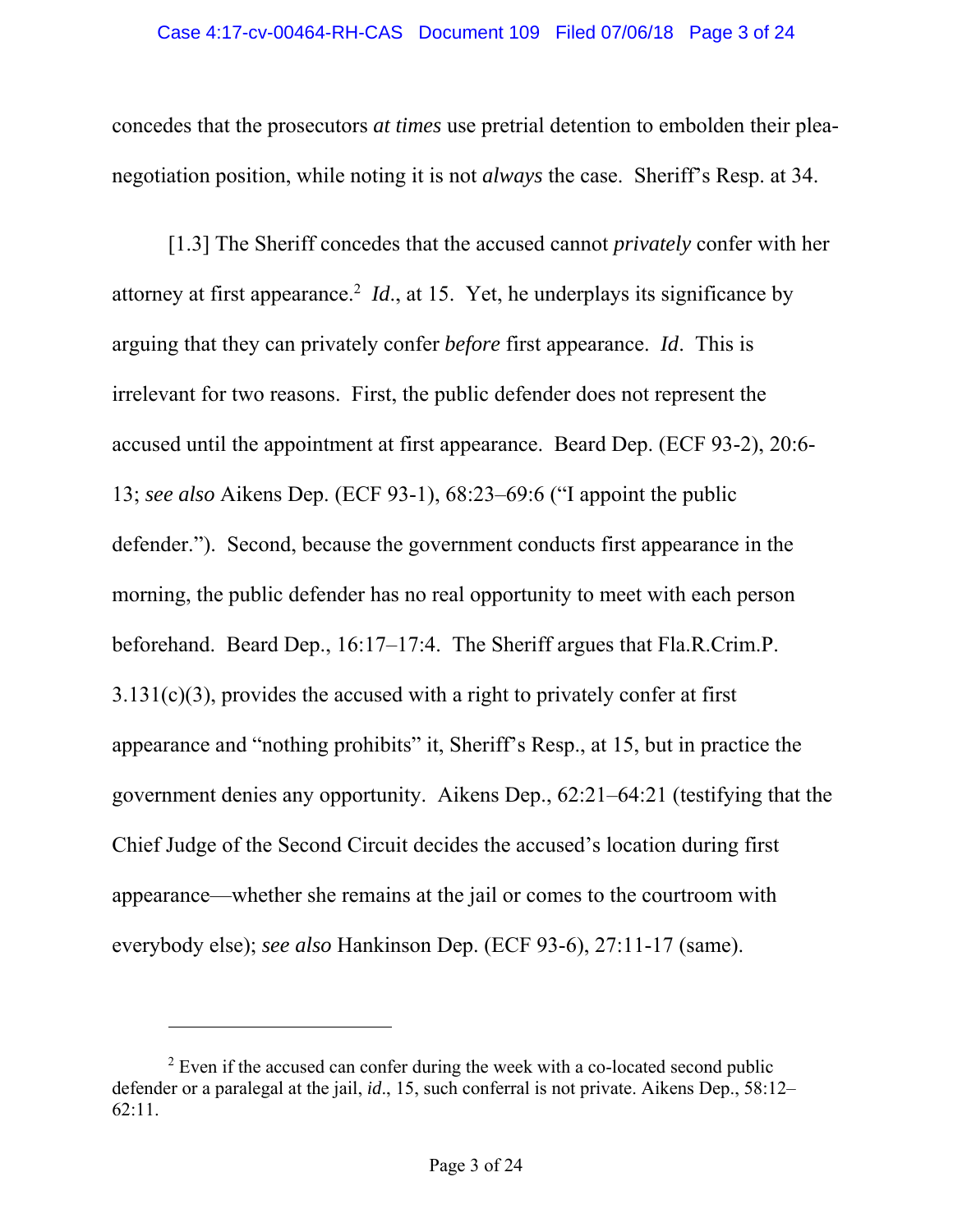[1.4] The Sheriff concedes as "generally accurate" that evidence establishes that "[r]outinely, no inquiry is made into the accused's ability to pay the monetary bail." Sheriff's Resp., at 18. Yet, he argues that the state court *sometimes* inquires about ability to pay and sets bail "based on that information." *Id*., at 16. Sometimes the monetary bail *implicitly* correlates to what the accused can afford. *Id.*, at 18-19. He misses the point. Ability to pay is not simply one factor among many, but a constitutionally critical question in determining bail. When the state court imposes an affordable monetary bail, the accused will satisfy it, be released, and never be a member of the putative class. However, when it is unaffordable, the accused will effectively remain detained. For this reason, the state court must do more than merely "consider" the accused's "financial resources." *Id*., at 20. It must also *determine* the accused's financial reach. Knight's Mot. for Summ. J. (ECF 94), § IV(C), p. 29-32. And on that point, Sheriff appears to concede that the state court does not inquire and *explicitly* determine whether the monetary bail would be affordable. Sheriff's Resp., at 18-19.

[1.5] The Sheriff concedes that "bail imposed at first appearance generally remains the same throughout the duration of the criminal defendant's case," Cuzzort Dep., 87:15-20. Sheriff's Resp., at 15. Yet, he misreads Erin Cuzzort's immediately following testimony to dispute that that bail modification motions are rarely granted. *Id*. Cuzzort disagreed with a conjunctive question: "[1] Rarely do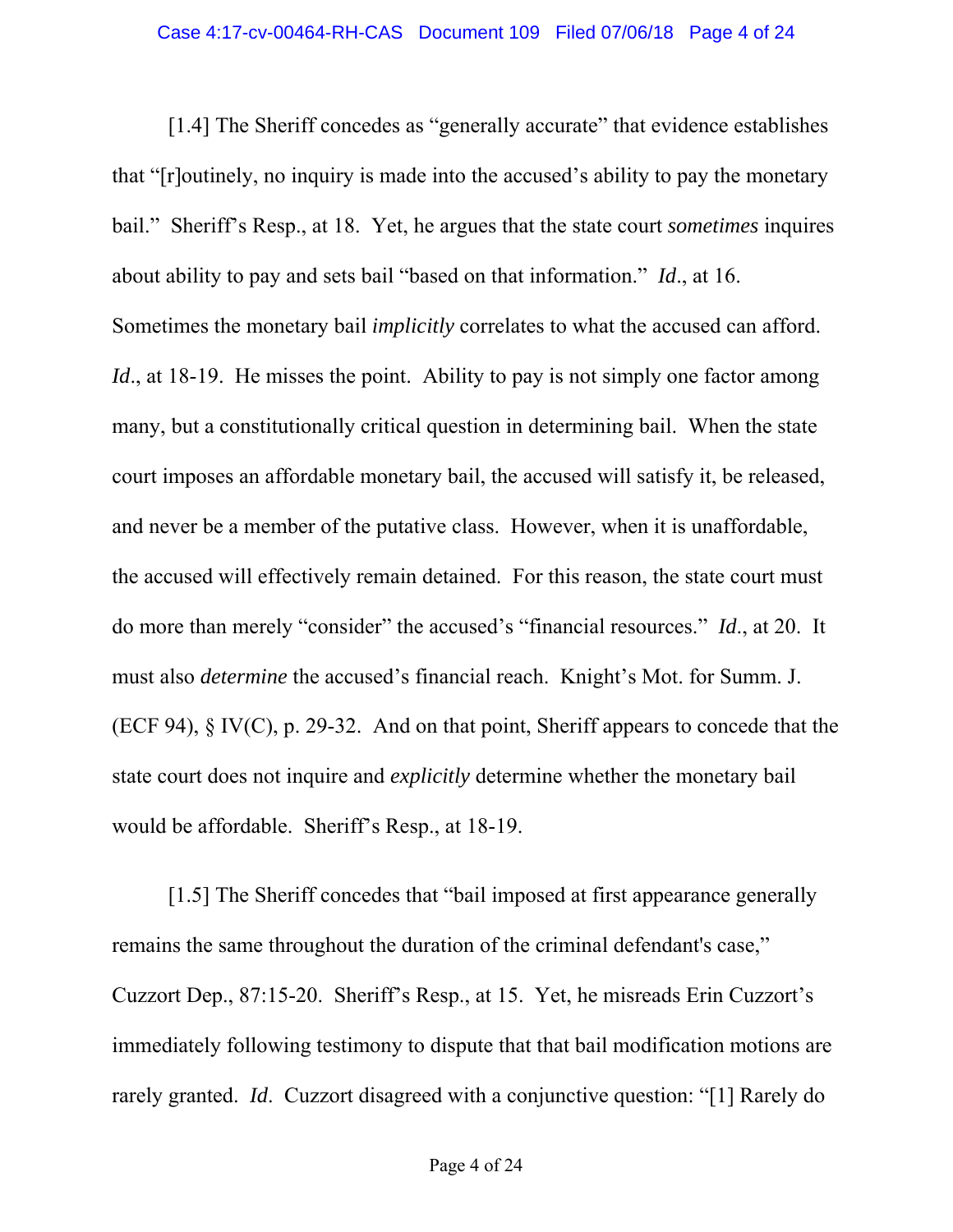criminal defendants challenge the monetary bail and [2] even more rarely does the court reduce them?" Cuzzort Dep., 87:21-25. She contended that bail modification motions were "frequent[]." *Id*., 88:4-8. She said nothing of whether they were successful. Accordingly, for all three statements to accord, Cuzzort must have only denied the first part of the conjunctive question. She must believe that because bail modification motions are rarely granted, the bail imposed at first appearance remains the same.

[1.6] Finally, the Sheriff concedes that unless explicitly specified, monetary bail can only be satisfied with "a surety bond or a full cash bond." Sheriff's Resp., at 22.

## **2. Unfounded disputes**

The Sheriff disputes without foundation several facts:

## **SPTR verification**

The Sheriff concedes that "[supervised pretrial release (SPTR)] is rarely able to verify interview answers," yet he downplays this by arguing that verification only occurs when a person is eligible for release and the accused cooperates. Sheriff's Resp., at 22. He assumes, though, that verification occurs in those circumstances. *Id*. It does not. If SPTR verified Vera Point Scale scores when a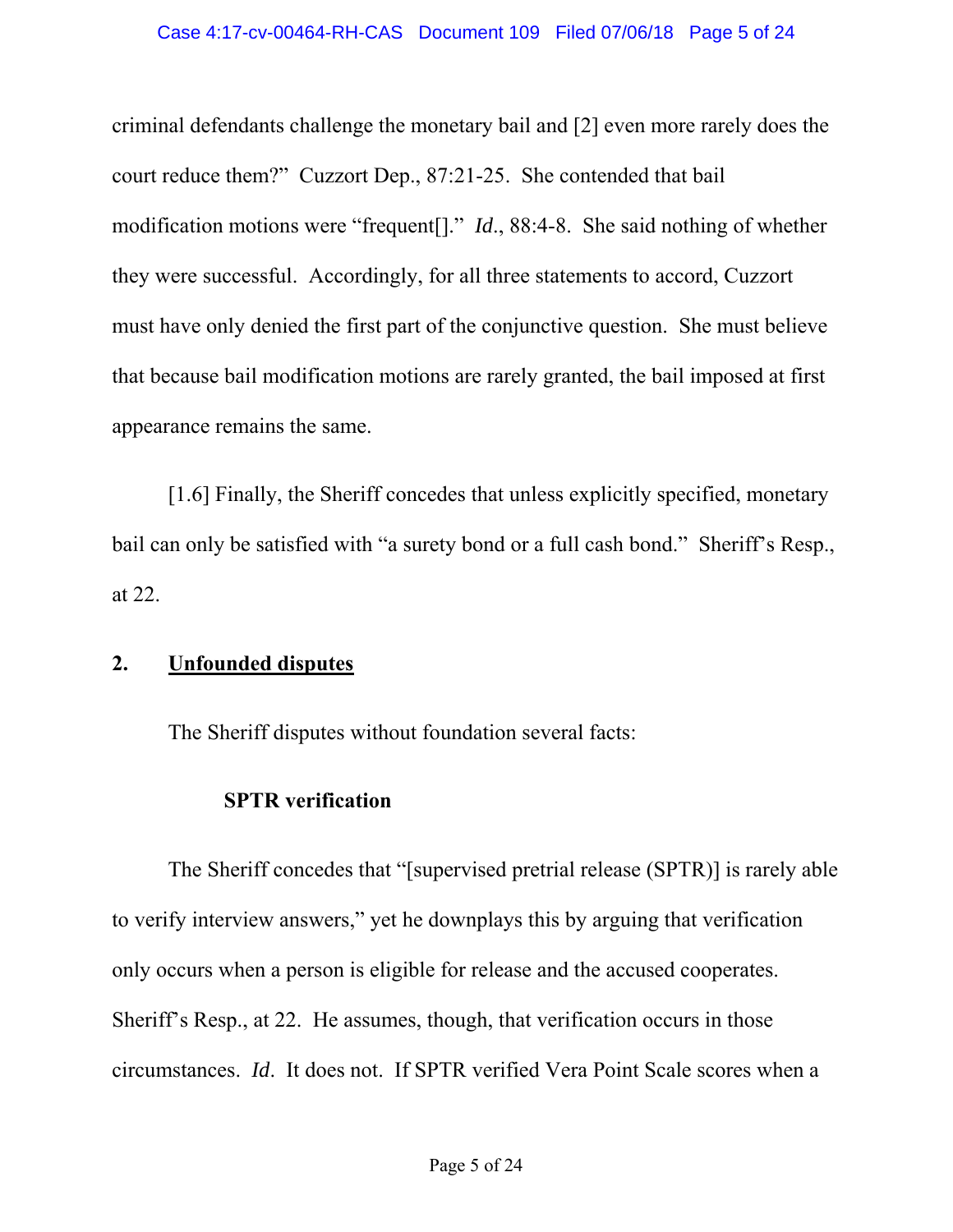person was eligible for release, more than 25 persons (Broxton Dep. (ECF 93-3), 152:3-20) of the 1,184 interviewed and assessed by SPTR (ECF 95-23 at 6) would be released. Ultimately, the Sheriff misidentifies the reason an accused is not released to supervised release before first appearance. Although an accused's refusal to waive "the right to consult an attorney before providing any information" (Bond Schedule (ECF 93-24 at 12)) and submit to an interview with SPTR does prevent verification, Sheriff's Resp, at 22, it is often SPTR staff's lack of time to complete any verifications that prevents release. Broxton Dep., 133:5-8 ("Q. Let me say it this way: It's a notable instance when a pretrial officer has the time to do the verifications, isn't that right? A. The percentage is minimal."). The government, not the accused, fails to verify risk levels. Knight's Mot. for Summ. J., at 19, n.25.

#### **Risk assessment instruments**

The Sheriff dispute without foundation that his expert Edward Latessa opined that a judge's subjective determinations of risk are less accurate than validated risk assessments. Sheriff's Resp., at 24-25. In the passage on which the Sheriff relies, Latessa only states that he is unaware of studies about "professional overrides"—where the court vetoes a risk instrument's assessment. Latessa Dep. (ECF 93-7), 39:7-20. However, when Latessa is asked to compare the judge's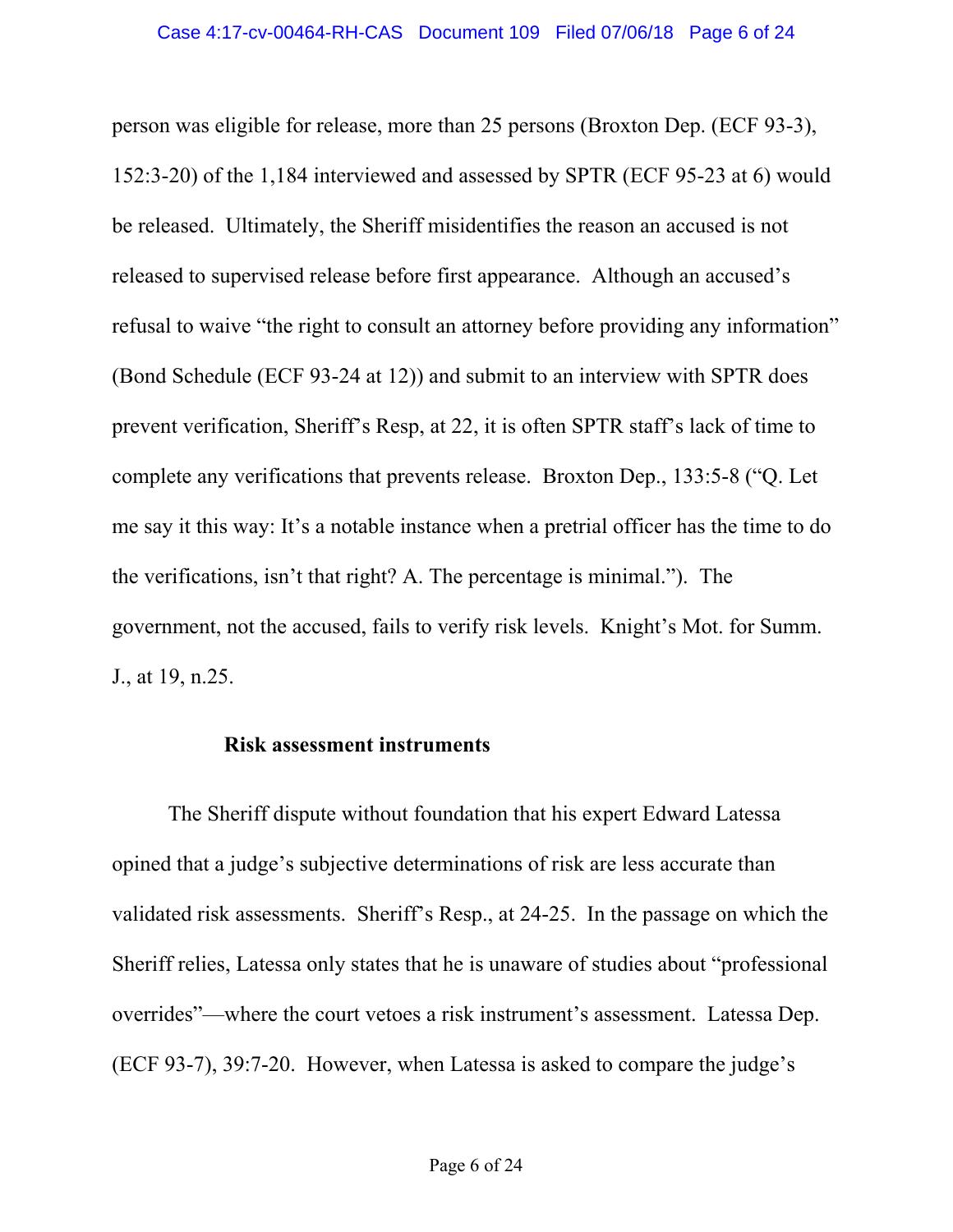independent, subjective risk determination (without a risk instrument or override) with a risk instrument, *id*., 39:21-24, Latessa agrees with Jones that "if a judge is assessing risk subjectively … [h]e will not do it as accurately as a risk assessment instrument," *id*., 40:7-11, 44:12-15. In Latessa's opinion, there is a settled consensus with respect to pretrial risk assessments. *Id*., 117:6-13. Accordingly, the Sheriff erroneously limits the import of a risk assessment. *See* Sheriff's Resp., at 25-26. It may help SPTR decide whom to release before first appearance. But more broadly, it provides a more accurate assessment of risk at first appearance. Thus, the state court's failure to *rely* on the County's risk instrument makes its bail determination prone to error. Knight's Mot. for Summ. J., at 20.

## **First appearance videos**

 $\overline{a}$ 

The Sheriff identified 31 instances among the 401 first appearance hearings summarized by Knight, Zamora Decl. (ECF 83), ¶ 7, where the accused requested a reduced monetary bail.<sup>3</sup> Sheriff's Resp., at 6-7. The Sheriff argues that in 9 of the 31 instances where the monetary bail was set by warrant, the state court lacked discretion to lower it. *Id*., at 7. However, Florida law permits a county court to modify bail amounts set in warrants. *State v. Norris*, 768 So. 2d 1070 (Fla. 2000).

<sup>3</sup> Because the state court *initially* imposes bail at first appearance, the requests were for reductions from the amount reflected in the Bail Schedule.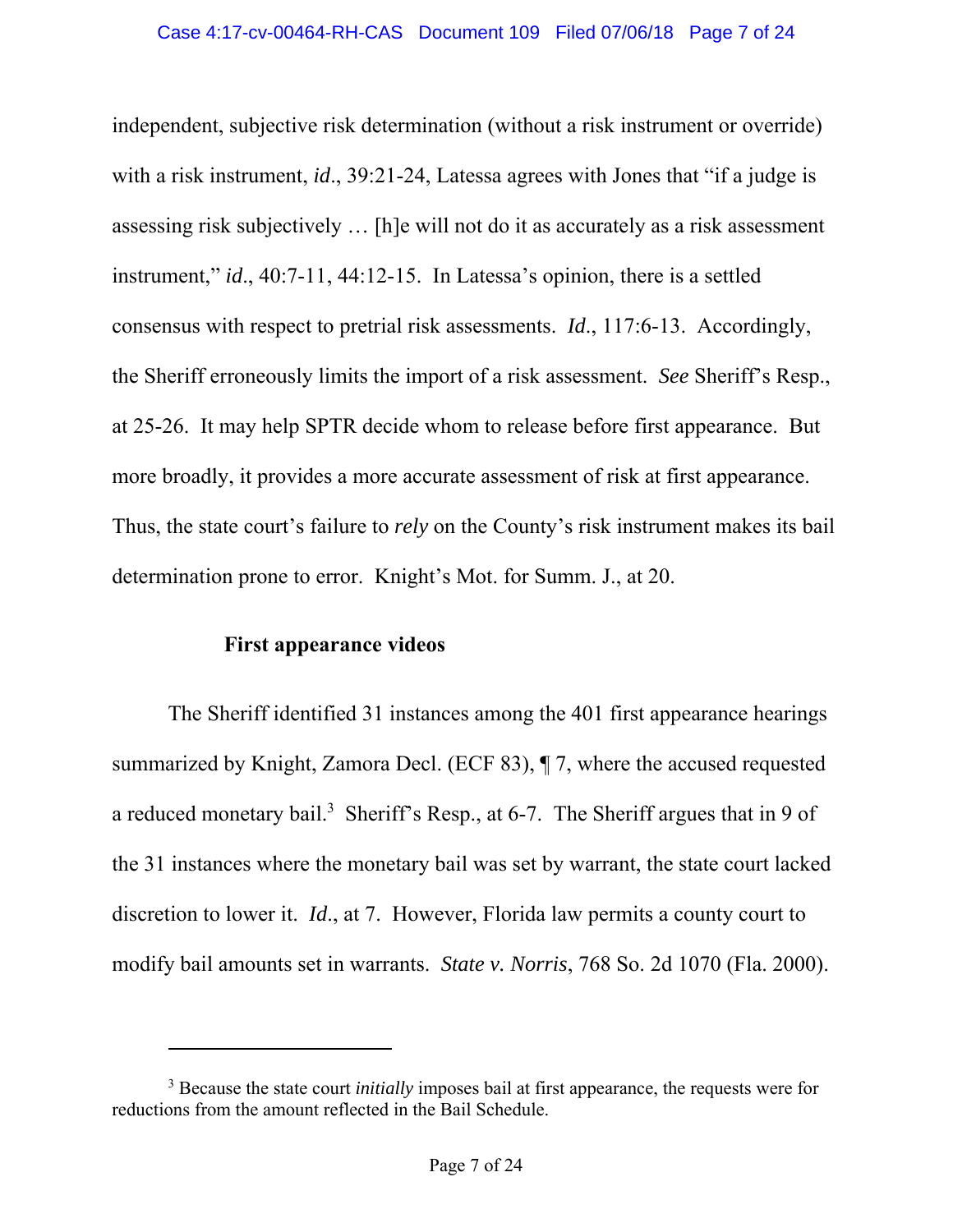In 4 of the 31 instances, the Sheriff oddly credits the state court for imposing a monetary bail *below* the Bond Schedule (which should not apply at first appearance)<sup>4</sup> while denying further requested reductions. In the 6 of 31 instances<sup>5</sup> the state court refused the reduction to an affordable amount.

He overstates the remaining 12 "granted" requests. *Id*., at 7 n.7. In 5 instances, the state court imposed bail without any determination of whether it was affordable.<sup>6</sup> In 1 instance, it merely reallocated the same total bail amount between the two charges.7 One hearing does not exist because its time exceeds the recording's running time. $8$ 

Thus, the Sheriff identified only 5 instances from the 401 hearings in which the state court actually released the accused on affordable conditions upon request.

 $\overline{a}$ 

<sup>&</sup>lt;sup>4</sup> Bond Schedule (ECF 94-24), at 10 ("This bond schedule is implemented only for purposes of release of a defendant prior to first appearance.").

 $5$  The Sheriff twice categorized 12/22/17 at 2:25, which is more accurately included among the 4 instances in which the state court reduced the monetary bail below the Bond Schedule.

 $6$  ECF 85, 10/2/17 at 0:17, 10/10/17 at 0:23 (released person for one week with instructions to either pay imposed \$100 or return to jail), 11/18/17 at 1:38 (to \$8,250), 0:54 (to \$75,000); 12/8/17 at 0:17 (\$1,000 to \$500).

<sup>7</sup> *Id*., 12/22/17 at 2:21.

<sup>8</sup> *Id*., 11/18/17 (pt. 1) at 2:18.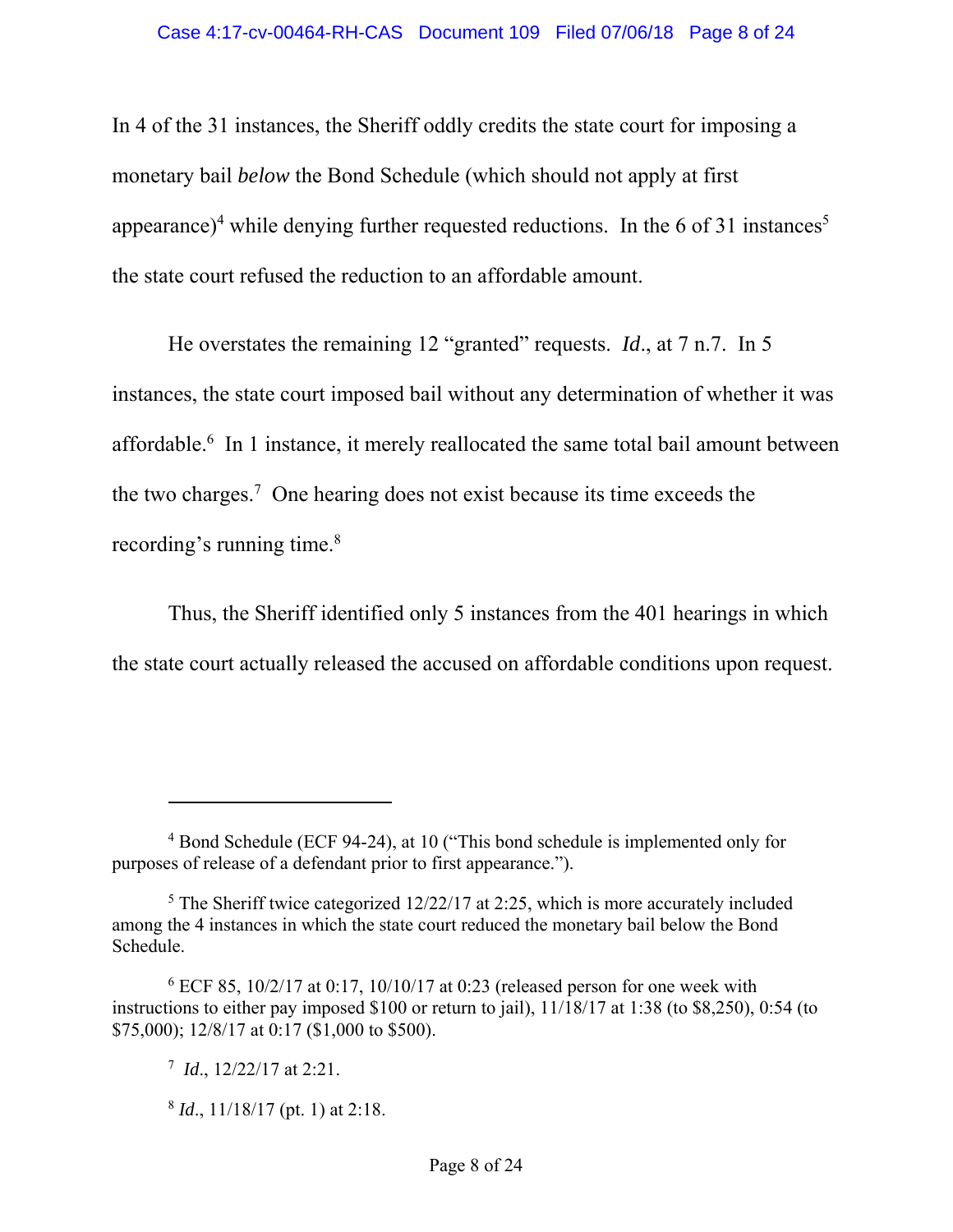## **3. Witness foundations**

 $\overline{a}$ 

The Sheriff questions the foundation of three witnesses. Knight considers them in turn.

## **Layssa Zamora**

The Sheriff asserts two objections to Zamora's declaration (ECF 83) summarizing the first appearance videos (ECF 85). First, he claims her testimony is hearsay. Sheriff's Resp., at 16-17. Yet, her declaration is admissible as a summary of her own personal observations of the first appearance videos, which themselves are admissible<sup>9</sup> and were shared with the Sheriff (ECF 85 and ECF 83 at ¶ 6). Fed.R.Ediv. 1006.

Second, the Sheriff also claims Zamora lacks a foundation because she failed to develop "a statistically valid random sample and an instrument to be used to collect specific information from first appearance videotapes for evaluation purposes." Sheriff's Resp., at 17 (quoting without attribution Latessa Decl. (ECF 104-5), ¶ 30). The Sheriff's reliance on Latessa is misplaced. Latessa explained how to *evaluate* practices, not *describe* them. Latessa Decl., ¶ 30.

 $9$  The Sheriff admitted to their admission as public records pursuant to Fed. R. Evid. 803(8). Sheriff's Admission (ECF 93-13), No. 35.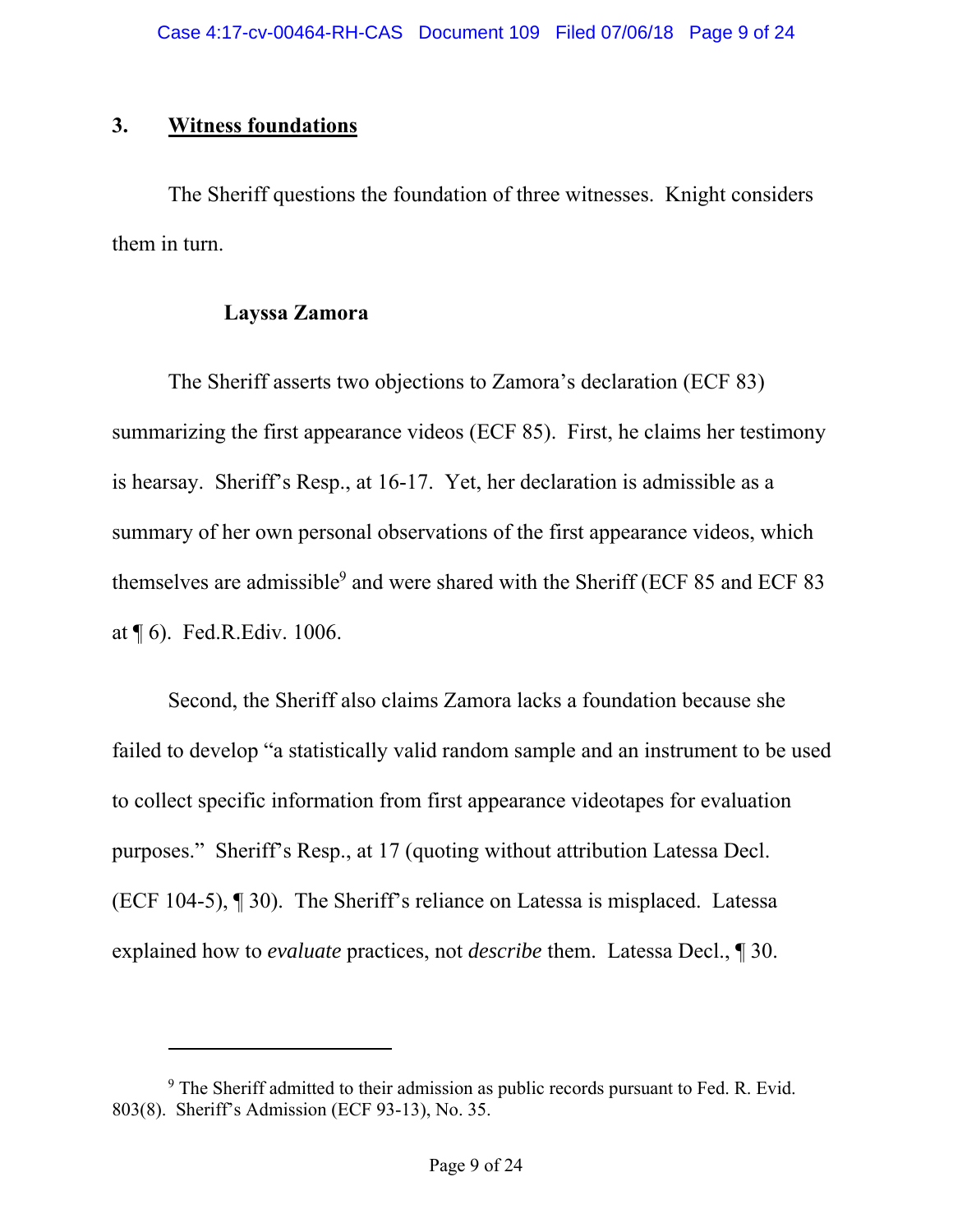Still, the Sheriff questions whether the 401 first appearances on 21 days before 11 judges (ECF 83) is representative because she is not an expert. Sheriff's Resp., at 17. Zamora (ECF 83) summarized what transpired in those digital records: the state court made few inquiries into, *id*., ¶ 7(d), and no explicit findings of, *id*., ¶ 7(e), the accused's ability to pay a monetary bail. It made no findings of a need for pretrial detention when it imposed monetary bail, *id*., ¶ 7(g), and never by clear and convincing proof, *id*., ¶ 7(h). At a minimum, the government does not deny the Zamora accurately summarized the practice in the hearings she reviewed. Although Knight cannot identify the margin of error for the conclusion that other first appearances practices proceeded in the same way, after going to the well 21 times and coming up dry, it would be extraordinary if the government consistently provided robust due process on the other days. It is exceedingly unlikely that Zamora just happened to select (in advance of seeing them) the days on which the procedures fell short of constitutional due process. Indeed, the Sheriff's legal argument denying Knight's claim for further due process safeguards undermines his factual dispute that the government provided it already on the days Zamora did not review.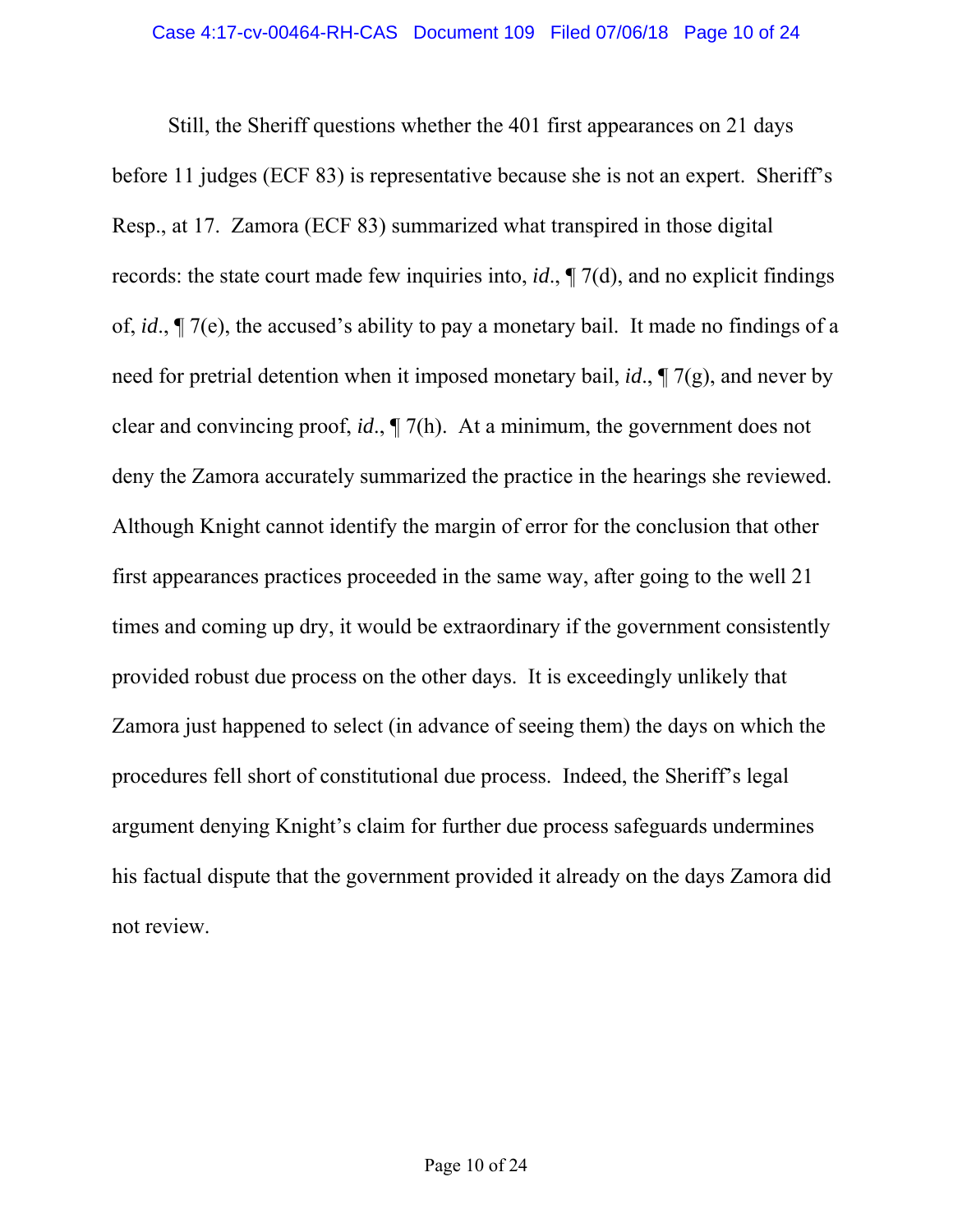#### **Andy Thomas**

l

The Sheriff's criticisms of the elected Public Defender Andy Thomas are misplaced. Sheriff's Resp., at 8-10. Thomas has represented numerous clients at first appearances in the Circuit. Thomas Dep. (ECF 93-8), 73:10-12. He handled all weekday first appearances for the public defender for six to eight months. *Id*., at 50:10-11. He confirmed with people in his office that first appearances had not changed for his declaration. *Id*., at 83:6-22. Although he has not handled a first appearance since 2016, he has witnessed them and discussed them with his assistants<sup>10</sup> to guide their practice and the private bar. *Id.*, at  $184:7-186:4$ .

The Sheriff questions Thomas's class-number estimation in his declaration (ECF 5-1). Sheriff's Resp., at 9-10. Looking at every fifth person detained in jail on a given day, Thomas counted the number those only barrier to release was a monetary condition. He found that about 22% were eligible for pretrial release upon satisfaction of a monetary bail. Thomas Dep., 115:19-24. He stated the ranged of 210-300, Thomas Decl. (ECF 5-1), at ¶ 2, based on the fluctuation with

 $10$  The Sheriff suggests that because Thomas received emails detaining mental health concerns at first appearance, he has no knowledge of other aspects. Sheriff's Resp., at 9. This neglects to give weight to Thomas's immediately preceding testimony: Q. Do you discuss with the assistant public defenders what occurs at first appearances? A. Yeah. Yes. …" Thomas Dep. (ECF 93-8), 184:17-19.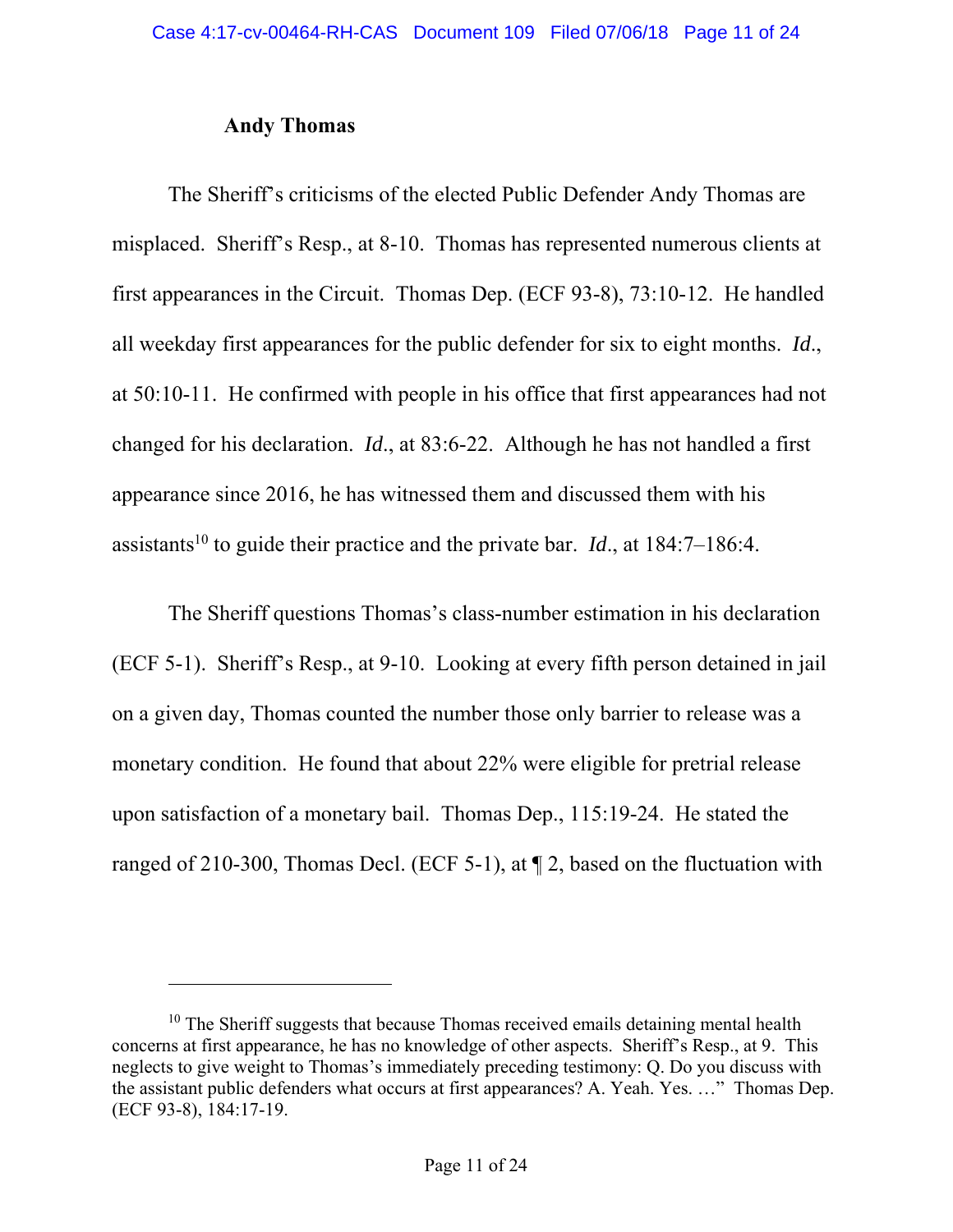the jail population. Thomas Dep., 115:8-14. The number may exceed Knight's count of 165-plus, Knight's Mot. for Summ. J. (ECF 94) at 3-4, but either far exceeds the minimal numerosity threshold for class certification, *Cox v. Amer. Cast Iron Pipe Co.,* 784 F.2d 1546, 1553 (11th Cir. 1986). In any case, the Sheriff does not contest class numerosity. Sheriff's Resp. to Class Certification (ECF 69) at 28.

The Sheriff questions the foundation of Thomas's claim that pretrial detention adversely affects an accused. Sheriff's Resp., at 14. Setting aside that our Circuit and the U.S. Supreme Court have long recognized these adverse effects, Knight's Mot. for Summ. J., § II(E), p. 23-24, the Sheriff misreads Thomas's testimony. Although Thomas's assistant attorneys told him about first appearance, Thomas Dep., 103:3-13, he does not suggest his knowledge about adverse effects comes from them, *id*., 103:13-20. Instead, it plainly comes from his three decades of criminal law practice in this community. Thomas Decl.,  $\P$  1.

The Sheriff calls it "speculation" when Thomas testifies that the state court rarely grants motions to reduce bond. Sheriff's Resp., at 14. However, Thomas has years of experience. That he failed to request a custom JIS report identifying motions to reduce and then review individual case files to determine the outcome, Thomas Dep., 24:5-14, does not undermine his knowledge.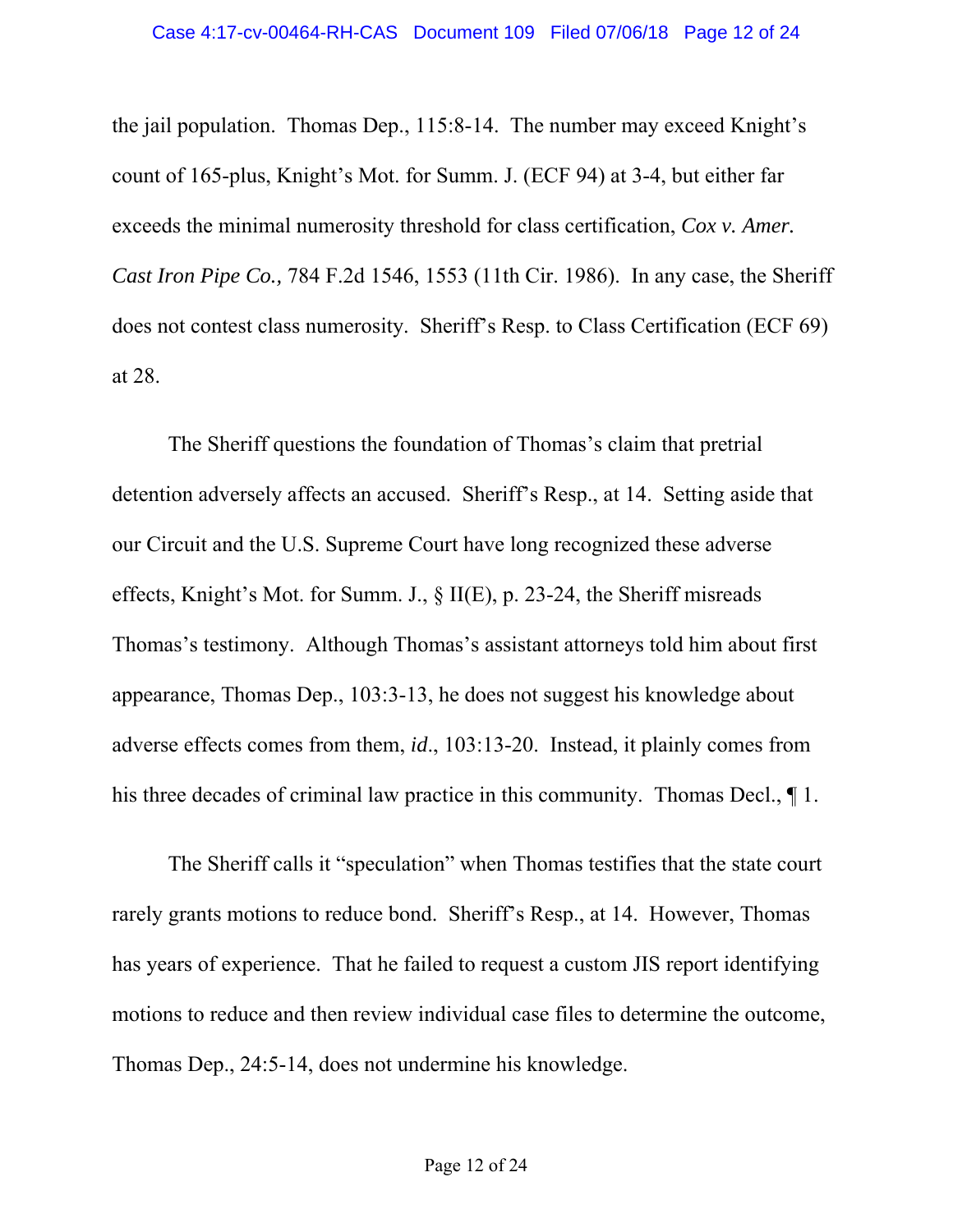### **Michael Jones**

l

Knight's expert Michael Jones opinioned that less-restrictive alternatives to pretrial detention through the imposition of an unaffordable bail, e.g., unsecured monetary bail, may reasonably assure the government's interests. Jones Decl. (ECF 93-10),  $\P$  46. This was the result of his own study<sup>11</sup> and others' subsequent studies. *Id*., ¶¶34-40. The Sheriff takes issue with Jones's conclusion for three reasons.

First, he misreads Bechtel's finding that "more restrictive bond types are associated with lower failure to appear rates"12—a finding with which Jones agrees. Sheriff's Resp., at 29. However, far from meaning that higher monetary bails resulted in lower failure to appear rates as Latessa interprets Bechtel, Latessa Dep., at 123:2-5, 69:17–70:6, Bechtel simply compared "bond types," not bond amounts. Bechtel (ECF 109-1), at 454, n.5; Jones Dep. (ECF 103-1), 315:16– 316:10. Unremarkably, imposing monetary bail or supervision (more restrictive) improves pretrial success as compared to nothing. However, "the issue is not how much threat the defendant would pose if he were as free as any law-abiding citizen,

<sup>11</sup> Michael R. Jones, Pretrial Justice Institute, *Unsecured Bonds: The As Effective and Most Efficient Pretrial Release Option* (Oct. 2013) (ECF 103-2).

<sup>12</sup> Bechtel, Kristin, et al., *A Meta-Analytic Review of Pretrial Research: Risk Assessment, Bond Type, and Interventions*, 42 Am. J. Crim. Just. 443, 460 (2017) (ECF 109-1).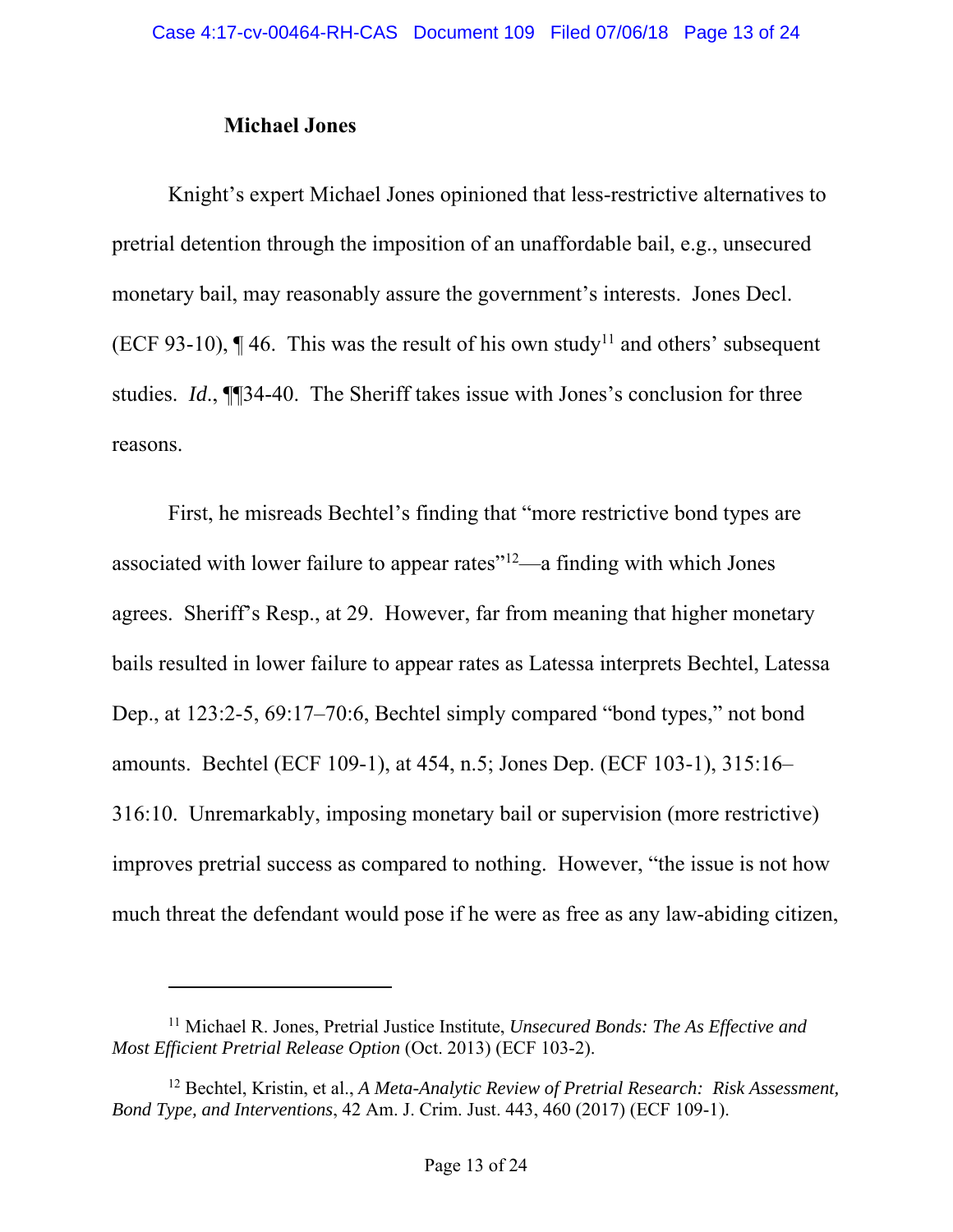#### Case 4:17-cv-00464-RH-CAS Document 109 Filed 07/06/18 Page 14 of 24

but how much threat he would pose if he were released on the most restrictive available conditions" short of detention. *United States v. Ailemen*, 165 F.R.D. 571, 580 (N.D. Cal. 1996).

Second, the Sheriff faults Jones for relying on research that has not been peer-reviewed. Sheriff's Resp., at 26-27. However, one primary research on which Jones relies is his own. ECF 103-2. He explained his methodology in pages 6-9. *Id*. He noted that "multiple pretrial justice" "experts peer-reviewed" his study. *Id*., at 2. Latessa admitted that he could rely on findings that were not peerreviewed, if the methodology was sound. 106:22–108:5. Jones's findings are sound. Betchel marked Jones's *Unsecured Bonds* with an asterisk, Bechtel, at 465, to denote it was sufficiently rigorous, *id*., 459, to be "included in the analysis," *id*., at 463.

Third, the Sheriff questions whether Jones's findings would hold true in Leon County. Sheriff's Resp., at 10. Jones has helped "[s]everal dozen" jurisdictions refine pretrial processes to reduce jail populations while improving pretrial outcomes. Jones Dep., 288:15–289:3, 299:4-14; Jones's Decl., ¶¶ 1-4. "That's [his] profession." Jones Dep., 289:2. And although at times a jurisdiction will initially express skepticism that best practices in other jurisdictions will work locally, he has "yet to encounter a jurisdiction … that have not found one or more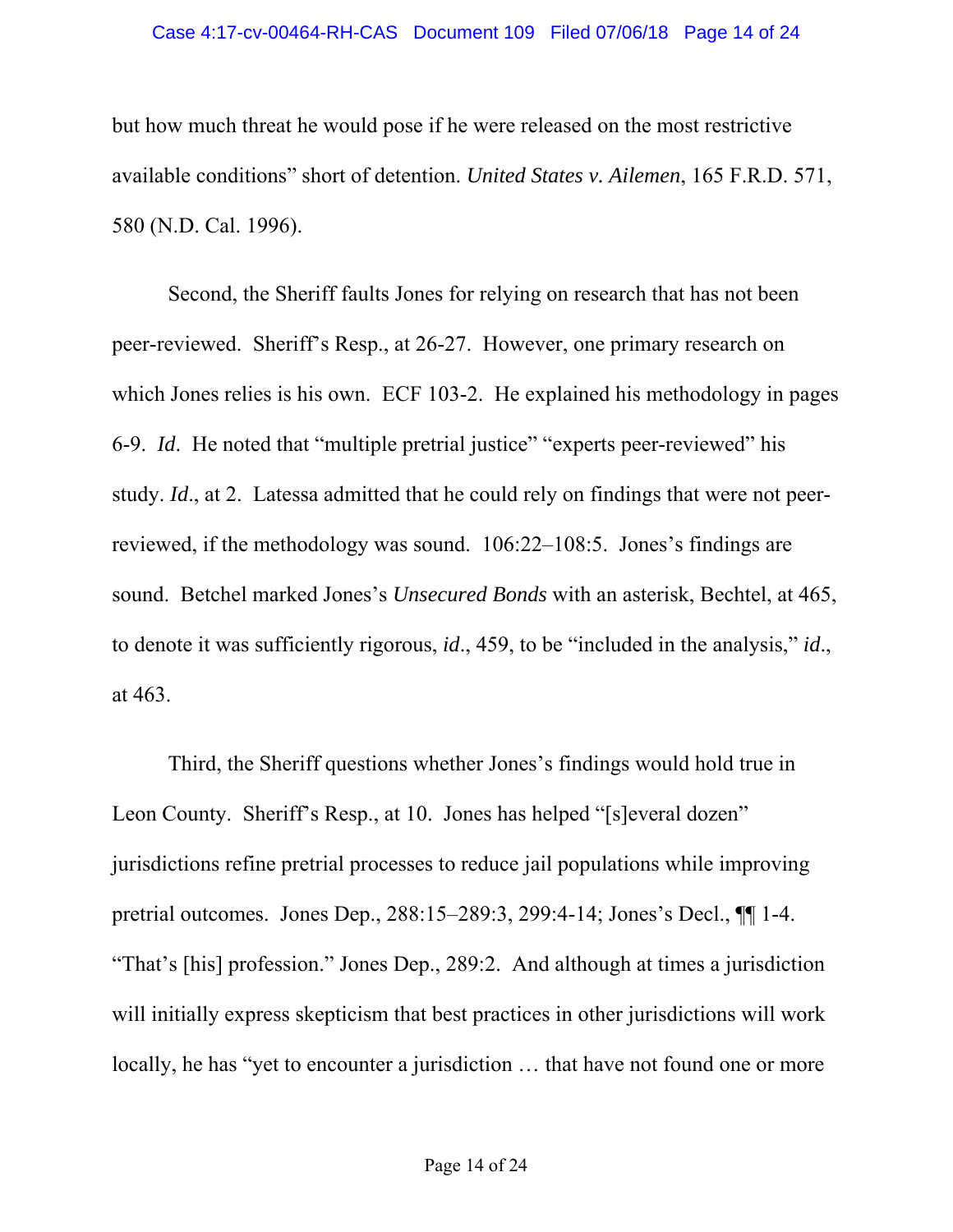positive results that they thought they would get." *Id*., 299:17-22. He expects that if Leon County relied on a validated risk assessment and used less-restrictive alternatives borrowed from another jurisdiction, it would realize the same positive results "[b]ecause so far that has been true in every previous jurisdiction's experience, so that's kind of the real-life answer." *Id*., 300:6-20. In particular, he sees no reason why unsecured monetary bail or other non-financial conditions of release, instead of monetary bail, would not be effective in achieving the government's interests in Leon County. *Id*., 300:21–301:1, 302:21–303:2.

Yet, the Sheriff demands Knight expend up to \$100,000 and study the pretrial practices to verify that reliance on risk assessments and less-restrictive alternatives will work in Leon County. Sheriff's Resp., at 11. Even if Knight had the time and money, *see* Fed.R.Civ.P. 1, she would still need the government's cooperation. Jones Dep., 280:14–281:4. Ultimately, that is the Sheriff's burden to disprove unsecured monetary bail or other innovations. *Foucha v. Louisiana*, 504 U.S. 71, 80, 81-82 (1992).

In the face of limited uncertainty of whether best practices borrowed from other jurisdictions will work locally, the government seems content to sit on its hands and do nothing. Yet, success can only be verified after the jurisdiction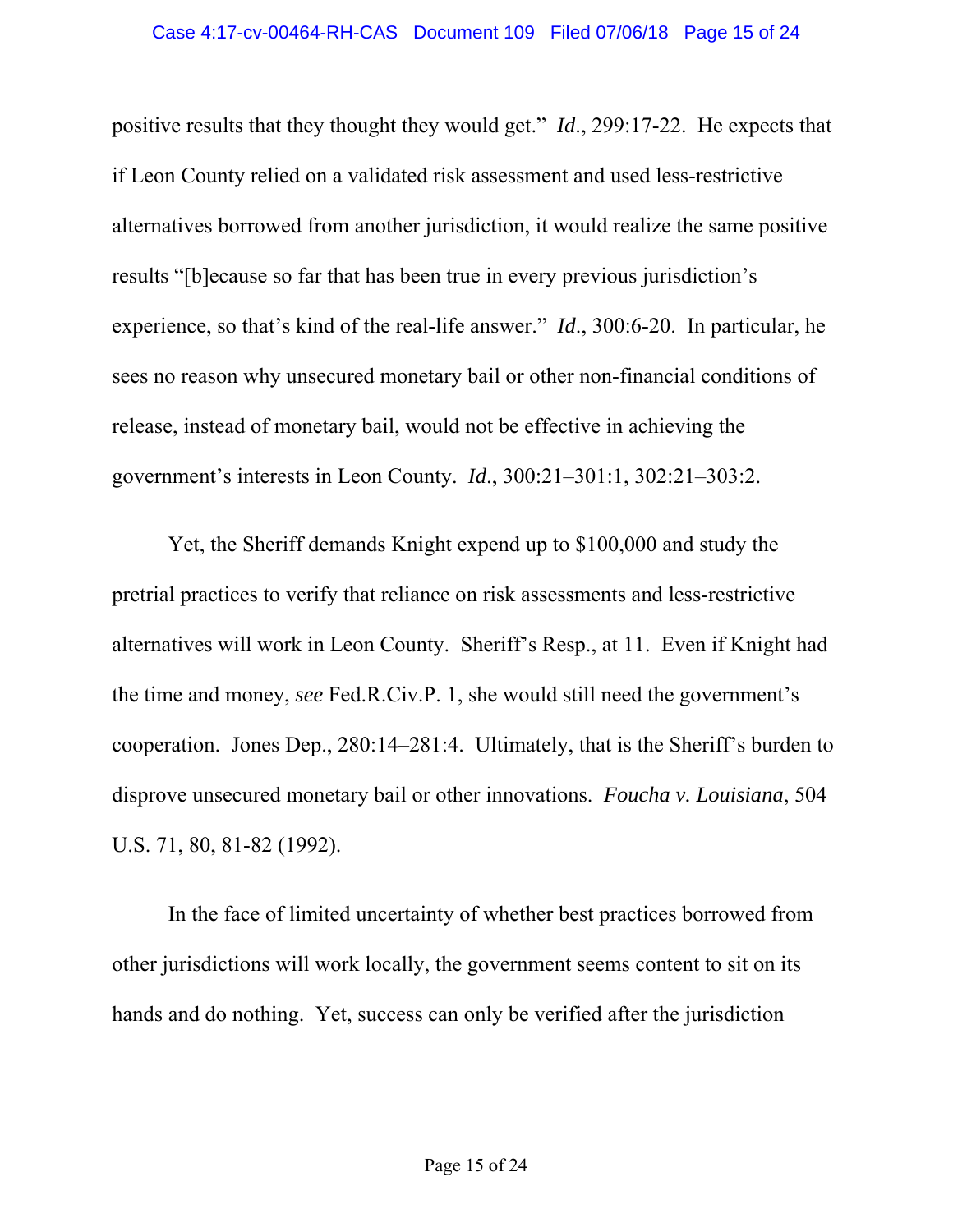changes its pretrial practices. Unless the government tries something new, it will not succeed.

### **II. Argument**

The parties categorically disagree over the nature of Knight's claims and what law controls. Knight asserts Fourteenth Amendment claims of substantive and procedural due process. The Sheriff recharacterizes her claims as complaining of excessive bail arising under the Eighth Amendment. Knight asserts putative class members have a fundamental right to pretrial liberty protected by the U.S. Constitution and claims the government discriminatorily deprives them of this right and a state substantial benefit of pretrial release because of their impecunity. She argues that pursuant to *United States v. Salerno*, 481 U.S. 739 (1987), *Bearden v. Georgia*, 461 U.S. 660 (1983), and *Pugh v. Rainwater*, 572 F.2d 1053, 1057 (5th Cir. 1978), unaffordable monetary bail that results in *de facto* pretrial detention fails under strict scrutiny because the government has available less-restrictive alternatives to assure its interests. In his Motion for Summary Judgment (ECF 96), the Sheriff denies any fundamental right to pretrial liberty and argues her equal protection claim fails because unaffordable bail is not intended and similarly situated accused persons are not detained discriminatorily. Knight responded to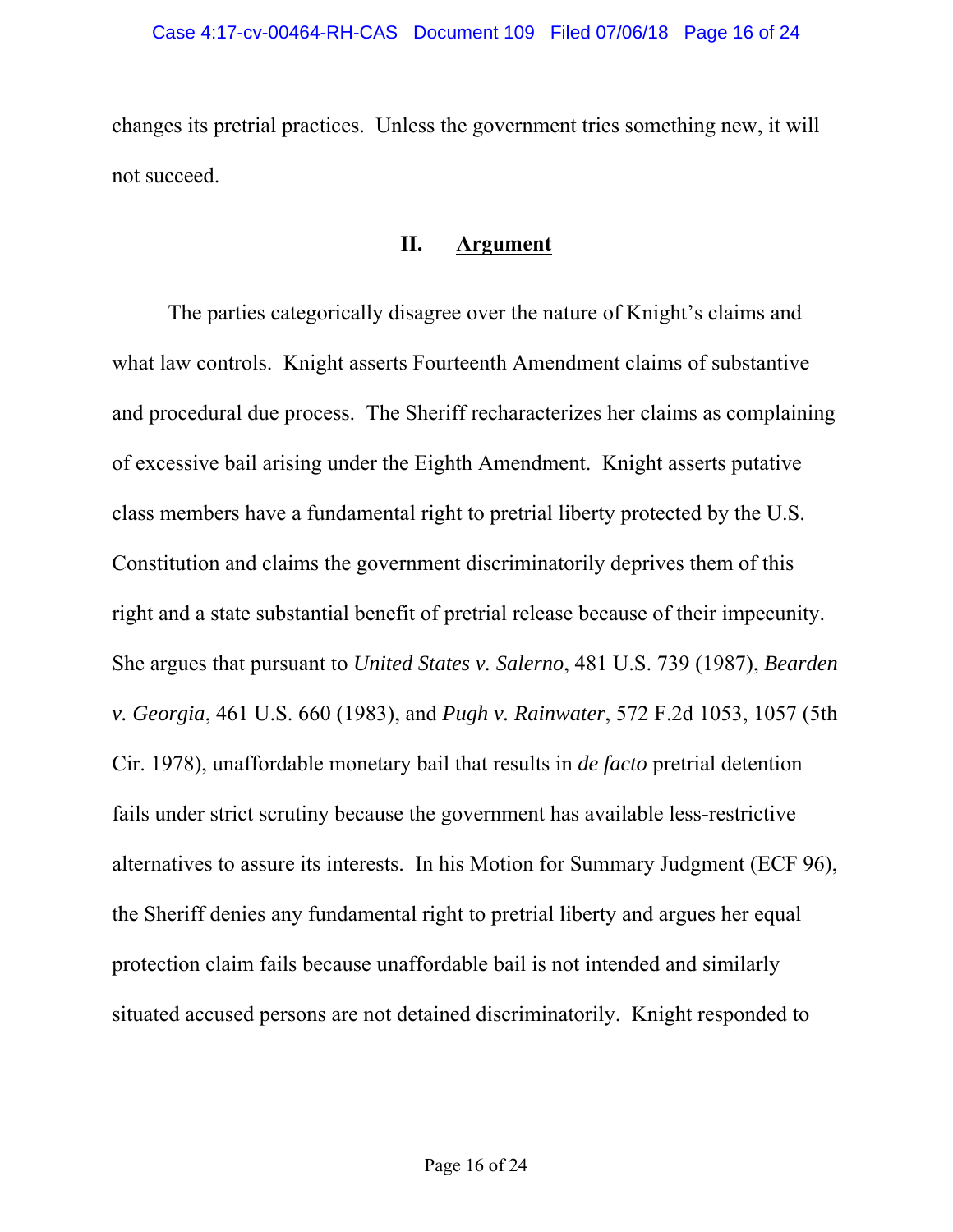#### Case 4:17-cv-00464-RH-CAS Document 109 Filed 07/06/18 Page 17 of 24

the Sheriff's substantive arguments in her Response (ECF 107) and incorporates that response here.

Knight argues the government deprives pretrial liberty arising under the U.S. and Florida constitutions without adequate process. *Salerno*, 481 U.S. 739, requires the state court to determine if the government established by clear and convincing proof its need for the unaffordable bail that results in pretrial detention. In his Response (ECF 105), the Sheriff says nothing about the standard of proof. Instead, he argues *Salerno* requires only a mere proffer—not actual evidence—of a need for pretrial detention. He argues the Bail Reform Act's procedures well exceed the constitutional minimum and no adversarial hearing is required because the appointment of counsel provides all the process that is due. Knight replies to these procedural arguments here.

The Sheriff mistakes Knight's claims and misapprehends the applicable law. Knight is entitled to summary judgment as a matter of law on the undisputed facts.

### **1. Bail determinations are adversarial**

The U.S. Constitution requires adversarial bail determinations and State law and the government's practice comply. The Sheriff misreads *Gerstein v. Pugh*, 420 U.S. 103 (1975), to argue that bail determinations, like probable cause determinations, need not be adversarial because they occur at the same hearing.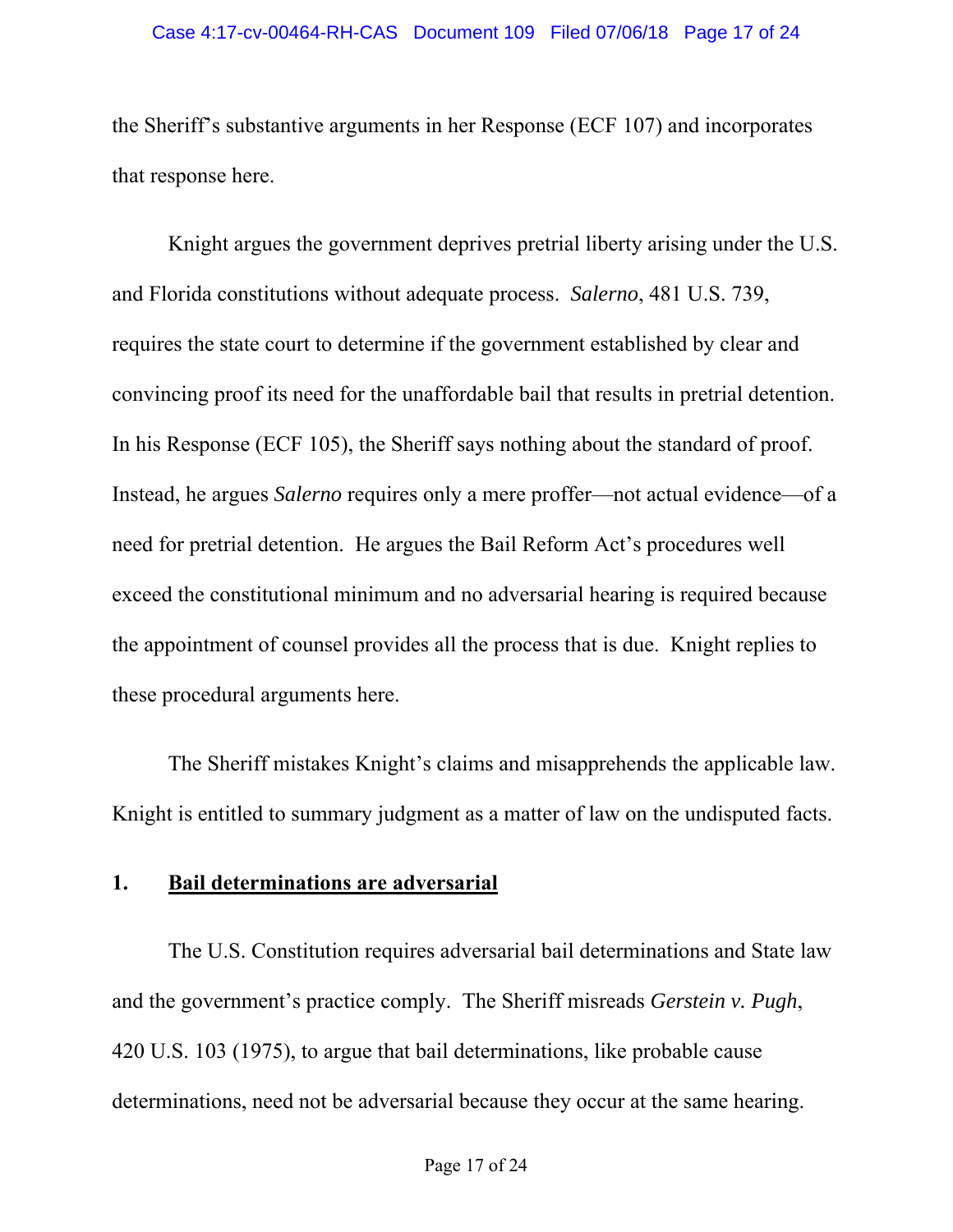Sheriff's Resp., 36-38. Nothing in *Gerstein* supports the conclusion that all determinations are non-adversarial simply because they occur at first appearance. The Fourth Amendment allowance for state courts to determine probable cause supporting an arrest in a non-adversarial setting—whether before or promptly after arrest—does extend to other criminal determinations after arrest. Indeed, the *adversarial* proceedings begin with the bail determination. *See Rothgery v. Gillespie Cty., Tex.*, 554 U.S. 191, 213 (2008).

Regardless of whether bail determinations must be adversarial, Florida law makes them so. *Parker v. State*, 843 So. 2d 871, 880 (Fla. 2003) (noting the law requires "a full adversarial [bail] hearing" at first appearance); *see also* Fla.R.Crim.P. 3.130(c) (requiring the appointment of counsel at first appearance). The government appears to provide this in Leon County. Sheriff's Resp., at 37-38. Consequently, Knight does not seek (nor could she seek) to undo the adversarial bail determination that the government already must and does provide.

## **2. Post-conviction cases like** *Bearden* **apply**

The Sheriff baldly argues that post-conviction cases cannot support Knight's pretrial claims. Sheriff's Resp., at 38. He offers neither authority nor argument in support. *Id*. However, this Circuit has applied in the pretrial context the Supreme Court's prohibition on detention resulting from an inability to satisfy a monetary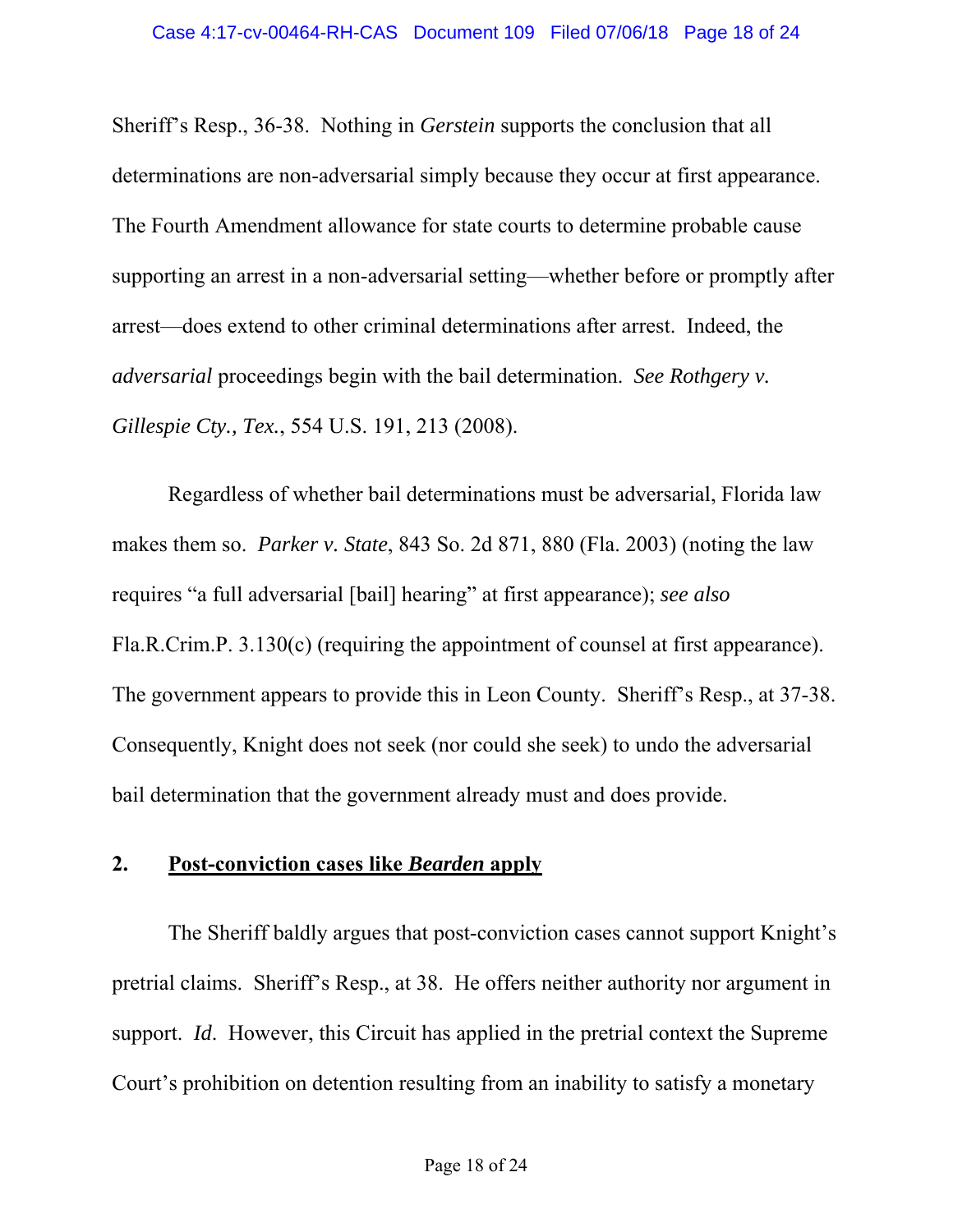condition. In resolving a challenge brought by indigent arrestees to Florida's bail system, our Circuit relied on *Tate v. Short*, 401 U.S. 395 (1971), and *Williams v. Illinois*, 399 U.S. 235 (1970), to affirm "the principle that imprisonment solely because of indigent status is invidious discrimination and not constitutionally permissible." *Pugh v. Rainwater*, 572 F.2d 1053, 1056 (5th Cir. 1978) (en banc). The Court had "no doubt" about the propriety of applying the *Williams-Tate-Bearden* principle "in the case of an indigent [suffering] pretrial confinement for inability to post money bail." *Id.* at 1058. In fact, the Court observed that the principle has "broader effects and constitutional implications" in the pretrial context than with post-conviction fines because it implicates a "deprivation of liberty" of those "accused but not convicted." *Id.* at 1056.

## **3. Bail Reform Act approximates the minimal procedure**

The Sheriff correctly observes that "*Salerno* presents one way in which pretrial detention may be justified under the Fourteenth Amendment." Sheriff's Resp., at 42. Likewise, Knight's requests a *constitutional* procedure that could be achieved by substantial "compl[iance] with the Bail Reform Act of 1984, 18 U.S.C. § 3142," Pet., ¶¶50, B(3), or one "pursuant to Fla.R.Civ.P. 3.132 and § 907.041(4), Fla. Stat.," Pet., ¶ C(2)(iii). The procedural requirements of the Bail Reform Act do not far-exceed the constitutional threshold, but are in line with the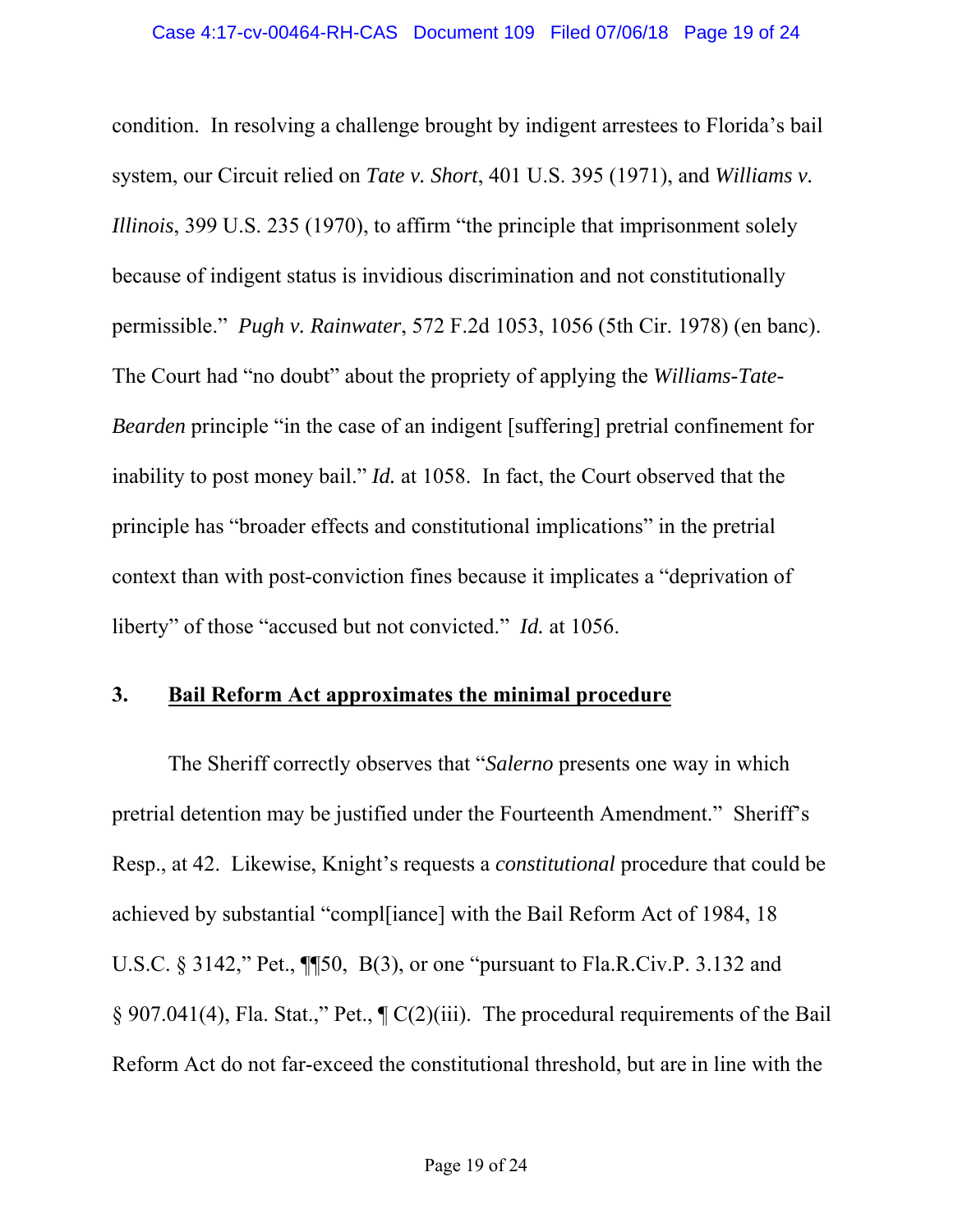precedent on which *Salerno* relied. *Id*., 481 U.S. 739, 748-49 (citing *Addington v. Texas,* 441 U.S. 418 (1979)).

### **4.** *Salerno* **requires evidence, not simply a proffer**

The Sheriff misreads *Salerno*, 481 U.S. at 743, to permit pretrial detention on the government's mere proffer of evidence and without actual evidence. Sheriff's Resp., at 42-43. Yet, *Salerno*, 481 U.S. at 745-46, involved a facial challenge to Congressional authority to detain pretrial on the "the basis of future dangerousness." Thus, the underlying, case-specific details did not underpin the Court's ruling that the accused failed to demonstrate that "no set of circumstances exists under which the Act would be valid." *Id*., at 745. Nevertheless, although the government in *Salerno* made a proffer in the district court, it also "offered the testimony of two of its trial witnesses" to establish "clear and convincing evidence" the need for pretrial detention. *Id*., at 743-44. *Salerno* does not support the Sheriff's claim that a mere proffer can justify a deprivation of liberty.

## **5. Threshold burden of establishing inability to pay**

The Sheriff places the initial burden on the accused to establish inability to satisfy the monetary condition. Sheriff's Resp., at 45. This allocation may be fair once the government notifies her that affordable bail is constitutionally critical. Yet, the *Leon County First Appearance* Introductory Video (ECF 86) shown to the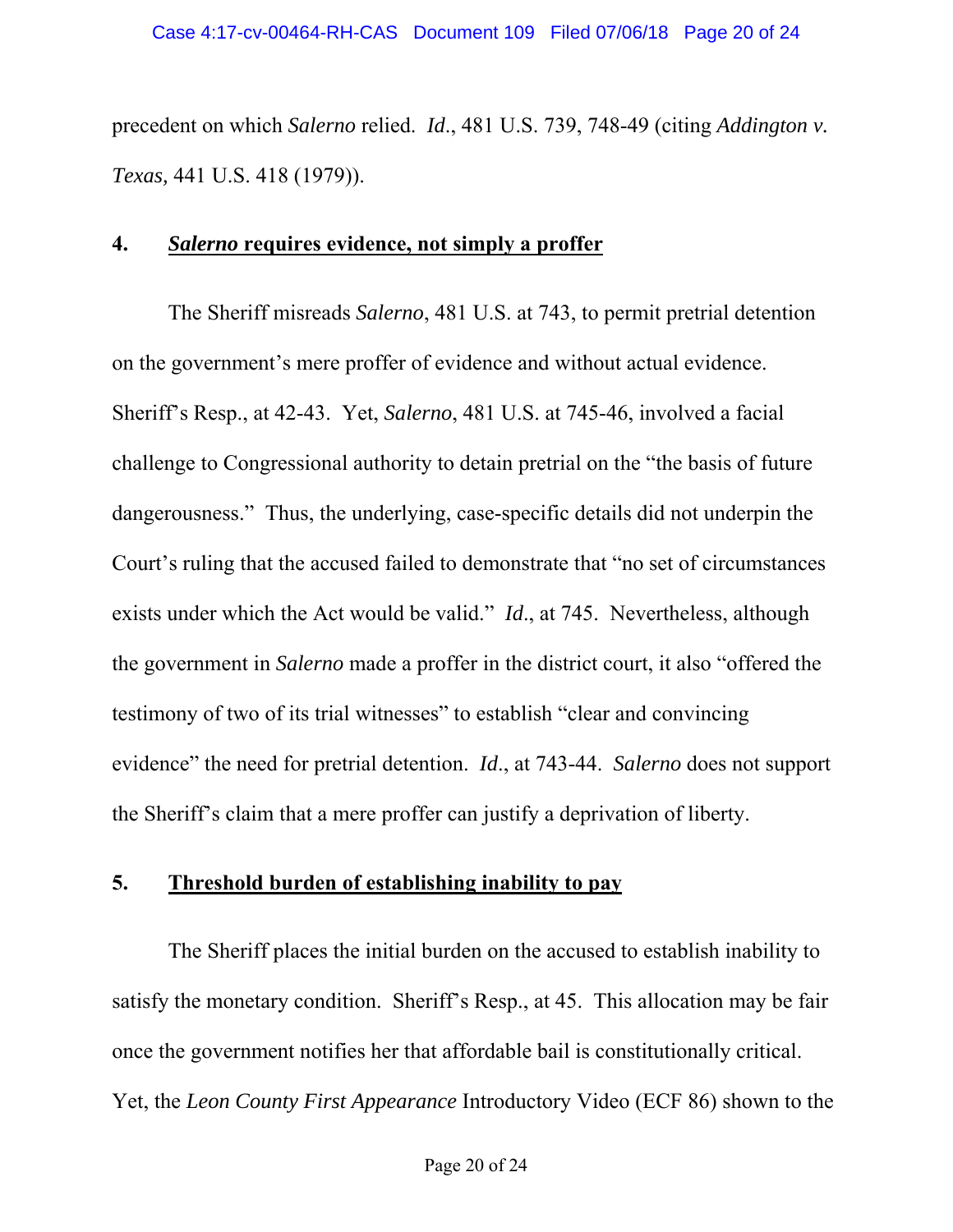accused in advance of first appearance notably does not alert her. Zamora Decl. (ECF 83), at ¶¶ 13-14. Setting aside the bedrock foundation that due process includes notice, the mere presence of the public defender in a downtown courtroom without an opportunity to confer with accused at the jail does not ameliorate the lack of notice. *See* Sheriff's Resp., at 47-48. The public defender has no way to privately confer with her to develop this argument. *See* infra at p. 3.

In any case, Knight only seeks relief for those who assert they cannot afford the monetary bail and request a reduction. Pet. (ECF 1),  $\P C(2)(a-b)$ . And at first appearance, the accused may satisfy any burden of persuasion to establish inability to pay, Sheriff's Resp., at 45, with testimony of her current income, assets, and debts. Even if she does not testify, the accused's *Application for Criminal Indigent Status* (ECF 48-2 at 2), which the state court has available at first appearance (Sheriff's Resp., at 23, 24; Sheriff's Mot. for Summ. J. (ECF 96), at 28-29), contains sworn testimony of these facts. Indeed, the state court's reliance on the *Application* to appoint the public defender stands in stark, inconsistent contrast to its refusal to recognize that the same financial status often times makes the monetary bail unaffordable.

Still, the Sheriff demands more. He argues that the accused must also affirmatively establish that no close friend or family member has or would pledge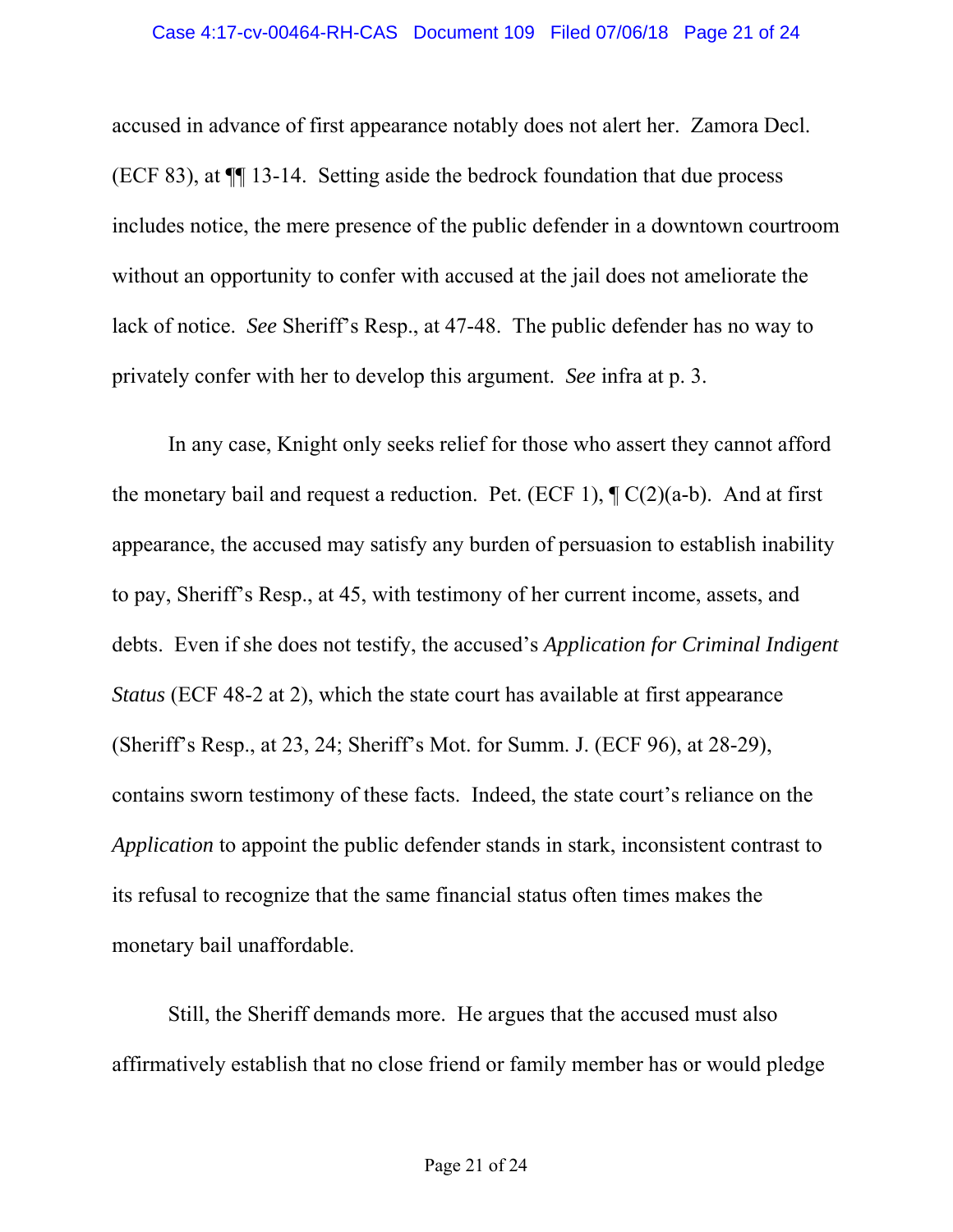to help satisfy the monetary bail. Sheriff's Resp., at 46. Although Knight swore no one pledged assets to secure her release, Affidavit (ECF 1-4 at 38), ¶ 4(e), Sheriff faults Knight for also testifying that she did not ask anyone to help her. Yet, Florida law does not require the accused to solicit bail funds; it only requires consideration of pledged amounts. *Watkins v. Lamberti*, 82 So. 3d 825, 827 (Fla. 4th DCA 2011) (discounting any consideration of family and friends' assets and distinguishing the "dicta" in *Henley* because "there is no evidence in the record that any of his friends were pledging their assets to secure his appearance at trial."). If the government has evidence that friends and family would help, it can present that evidence. However, the accused is not required to exhaustively disprove it initially.

Once the accused establishes inability to pay the imposed monetary bail, the burden reverts to the government to establish and the state court to determine whether less-restrictive alternatives exist to the unaffordable bail that will result in pretrial detention. At this stage, the government, not the accused, bears the burden, for example, of establishing unmanageable flight risk.13 *See* Sheriff's Resp., at 46-

47.

 $\overline{a}$ 

<sup>&</sup>lt;sup>13</sup> The Sheriff relies on double hearsay to argue Knight presented a flight risk because she fled the community. The decedent's mother "learned" from an unnamed source that Knight fled to Georgia. Tr. (Aug. 11, 2016) (ECF 1-4 at 20). She wrote a letter to the judge that the state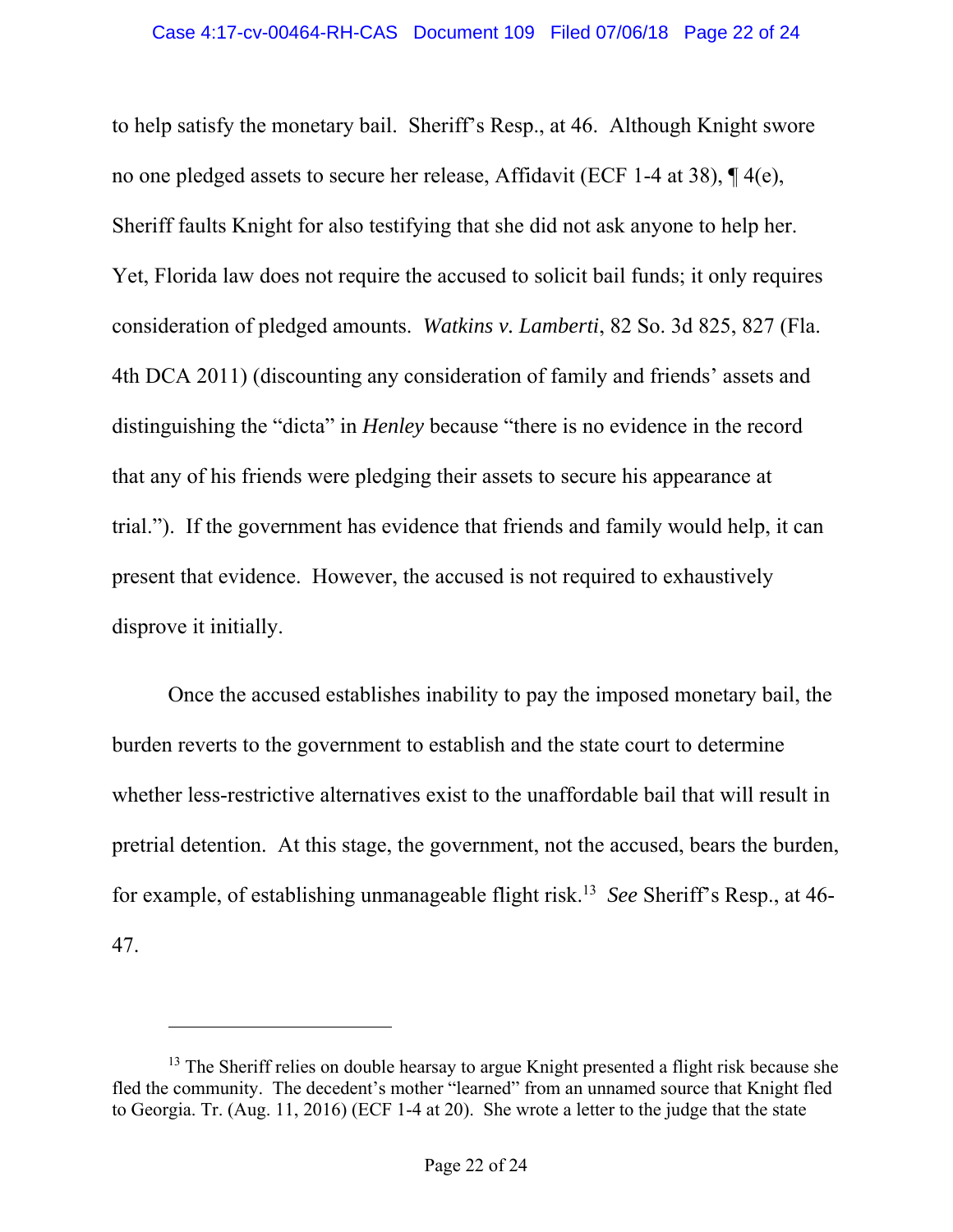## **6. An unaffordable bail constitutes pretrial detention**

Florida argues an accused "retains her right to be free before trial," even when the government conditions pretrial release on an unaffordable bail. Florida's Memo. (ECF 106), at 4. However, Florida permits a right without a remedy and detaches a theoretical right to pretrial liberty from its actual, possible enjoyment. The law marries the two. *Marbury v. Madison*, 5 U.S. 137, 147 (1803).The conditioning of a right on an impossible prerequisite amounts to a denial of the right. *Cummings v. State of Missouri,* 71 U.S. 277, 327 (1867) ("[t]o make the enjoyment of a right dependent upon an impossible condition is equivalent to an absolute denial of the right"); *see also United States v. Mojica-Leguizamo*, 447 Fed. Appx. 992, 996 (11th Cir. 2011) (agreeing that the district court erred in probation revocation for failure to comply with an "impossible" condition).

# **7. Putative class injury**

l

The Sheriff complains the Knight failed to establish an individual injury. Sheriff's Resp., at 2. However, Knight plainly established the putative class member's injury. Knight's Mot. for Summ. J. (ECF 94). That Knight may no

attorney's office read. *Id*. This hearsay contradicts Knight's testimony. Knight testified that she has lived in Leon County since she was five years old. Tr. (Aug. 11, 2016) (ECF 1-4 at 14). She swore that she has "resided in Leon County since 1987" and worked her entire adult life in the community. Affidavit (ECF 1-4 at 37),  $\P$  3(a), 4(d).